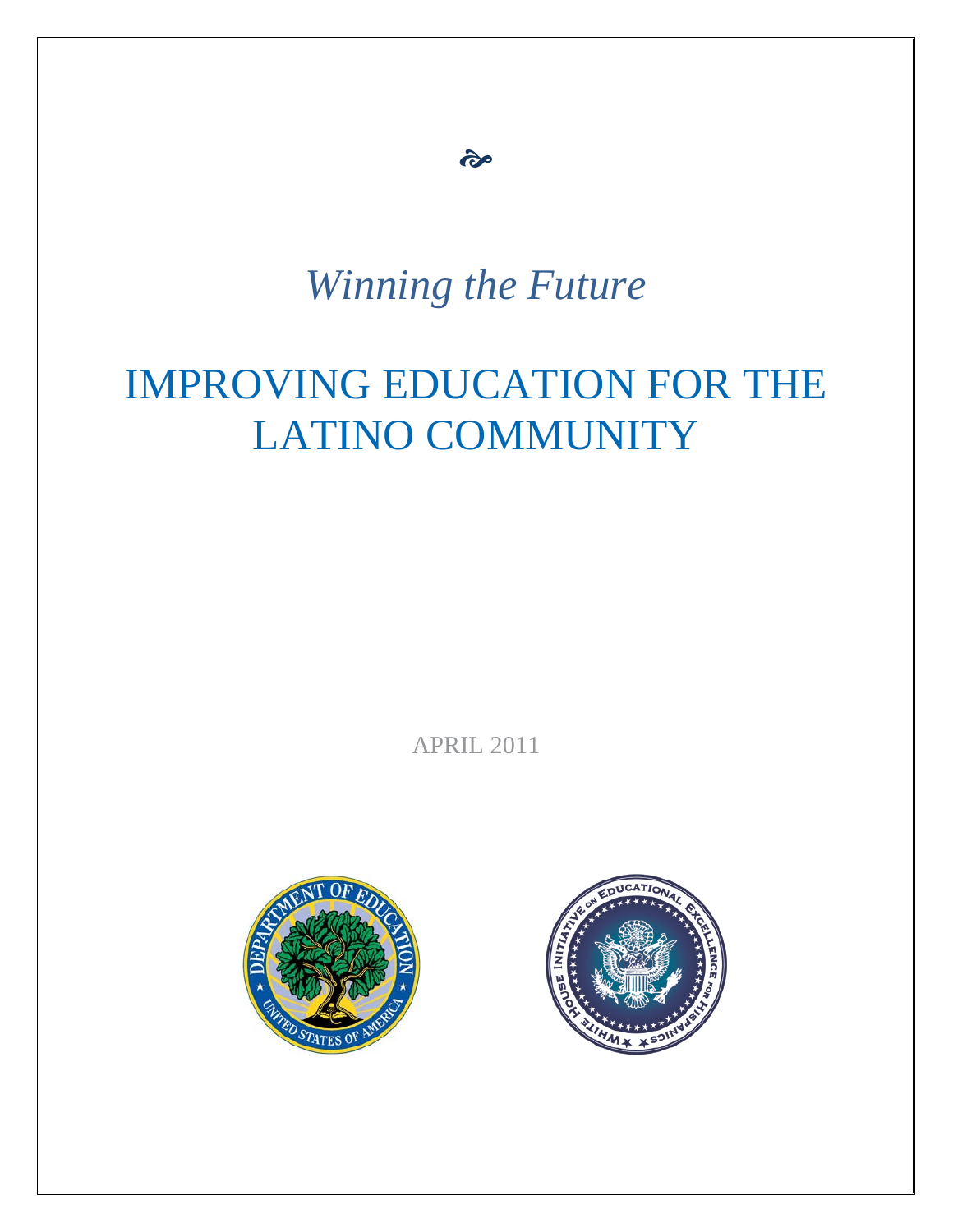# WINNING THE FUTURE: IMPROVING EDUCATION FOR THE LATINO **COMMUNITY**

# *Latinos are the largest and fastest growing minority group in the U.S. yet have the lowest education attainment levels.*

In his State of the Union, the President made it clear that the most important contest this country faces today is not between Democrats and Republicans, but with competitors around the world for the jobs and industries of our time. To win that contest and secure prosperity for all Americans, we must out-innovate, out-educate, and out-build the rest of the world. The Latino community is integral to that plan to win the future.

There are 50.5 million Hispanics in the United States, composing 16 percent of the total population and a significant portion of the labor force. When you add the nearly 4 million residents of Puerto Rico, the total

*At more than 54 million strong, including nearly 4 million in Puerto Rico, Hispanics constitute the country's largest and fastest-growing minority group. They have had a profound and positive impact on our country through, among other things, their community's strong commitment to family, faith, hard work and service…. Our country was built on and continues to thrive on its diversity, and there is no doubt that the future of the United States is inextricably linked to the future of the Hispanic community.*

—President Barack Obama

number of Latinos surpasses 54 million. Between 2000 and 2010, the Latino population increased by 15.2 million, accounting for more than half of the 27.3 million increase in the total population of the United States. In the coming decades, Latinos will continue to drive the growth of the labor force, as they will account for 60 percent of the Nation's population growth between 2005 and 2050. In this way, Latino success in education and in the labor market is of both immediate and long-term importance to America's economy.

Latinos are a young population. There are 17.1 million Latinos ages 17 and younger in the U.S., more than 23 percent of this age group. In today's American public education system, Latinos are by far the largest minority group, numbering more than 12.4 million in the country's elementary, middle and high schools. Currently, nearly 22 percent, or slightly more than 1 in 5, of all pre-K–12 students enrolled in America's public schools is Latino.

Yet, Latino students face persistent obstacles to educational attainment. Less than half of Latino children are enrolled in any early learning program. Only about half of all Latino students earn their high school diploma on time; those who do complete high school are only half as likely as their peers to be prepared for college. Just 13 percent of Latinos have a bachelor's degree, and only 4 percent have completed graduate or professional degree programs.

Overall, Latinos have the lowest education attainment level of any group in the U.S.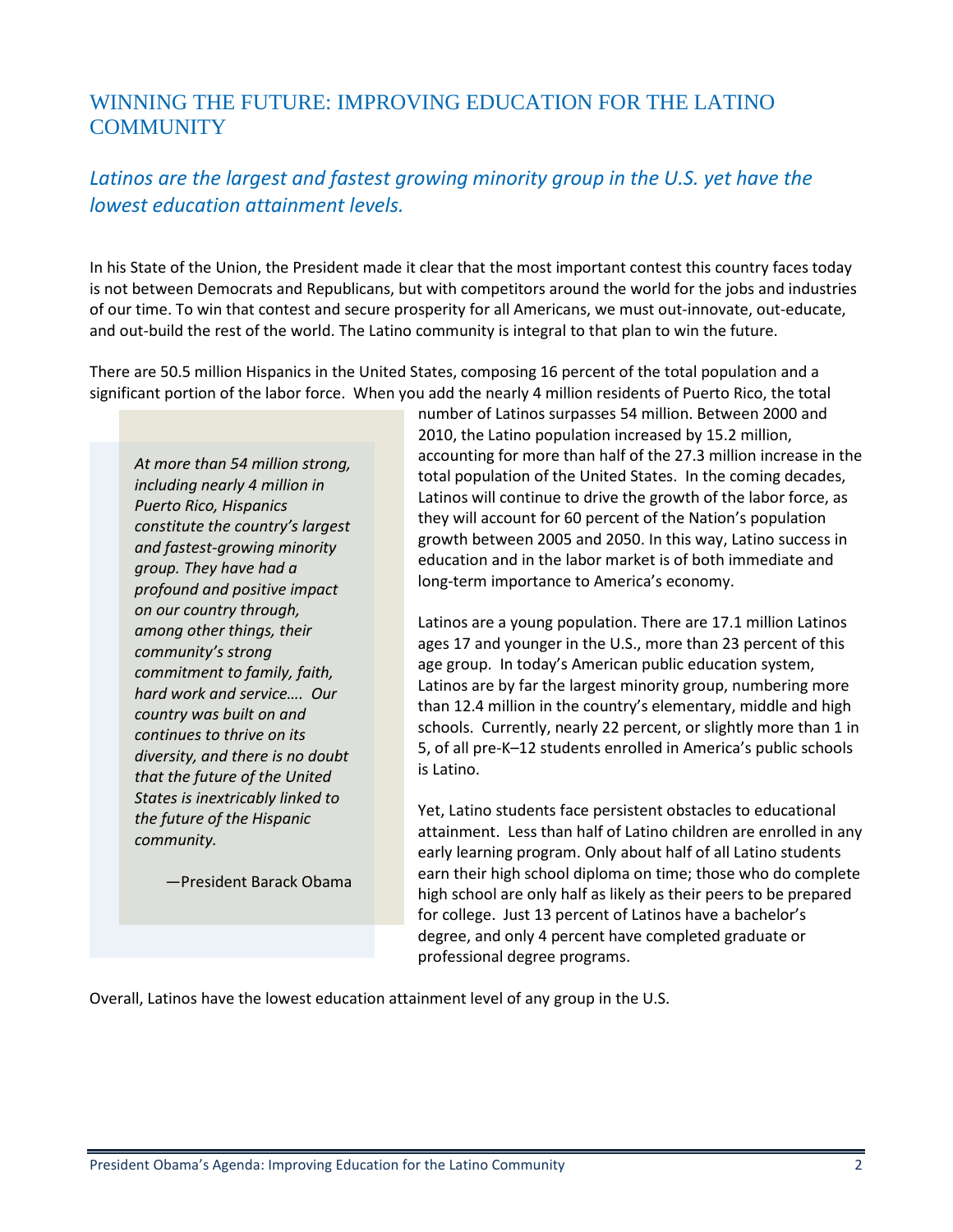#### **President Obama's Vision for Education: 2020 Goal and the Latino Community**

President Obama has challenged America to once again lead the world in the share of our population with a college degree by 2020. We cannot achieve this goal without significantly strengthening and expanding educational opportunities for all Latino students, from cradle through college and career.

In his speech at the U.S. Hispanic Chamber of Commerce conference in March 2009, the President laid out his education agenda and the importance of education to the Latino community, and to all Americans. President Obama called for a focus on early learning, higher standards for student learning, effective teachers and school leaders, and innovation that builds on what works in America's classrooms. Improving education also means providing support to turn around low-performing schools, reducing high school dropout rates and strengthening higher education to increase rates of college attainment and completion so that every student can realize his or her full potential.

# LATINO EDUCATION IN THE EARLY YEARS

The years prior to kindergarten are among the most significant in shaping a child's foundation for learning and school success. Research has shown that a child's learning begins at birth, and takes shape as children are

nurtured, challenged and engaged in high-quality learning environments and in relationships with parents and other caregivers. Compared to other minority groups, Latino children represent the largest segment of the early childhood population in the Nation, but are less likely than any other group to be enrolled in center-based early education programs. By age two, Latino children are less likely than their non-Latino peers to demonstrate expressive vocabulary skills. Preschool-aged Latino children also exhibit lower average scores in language and mathematics



*President Obama delivering the State of the Union, January 2011.*

knowledge than their non-Latino peers.

A robust body of evidence and research demonstrates that high quality early learning programs help children arrive at kindergarten ready to succeed in school and in life. Disadvantaged children who have access to such programs—from birth through age five—are more likely to improve their cognitive, social, emotional and language development. Later effects of high-quality programs are well documented to improve academic achievement, reduce the need for special education, increase employment and earnings, reduce crime and delinquency, and ultimately increase international competitiveness. Empirical studies have proven that investments in high-quality early learning are among the most cost-effective of any investment along the educational pipeline, returning as high as 15-17 percent on the investment each year. Yet less than half of Latino children are enrolled in any early learning program.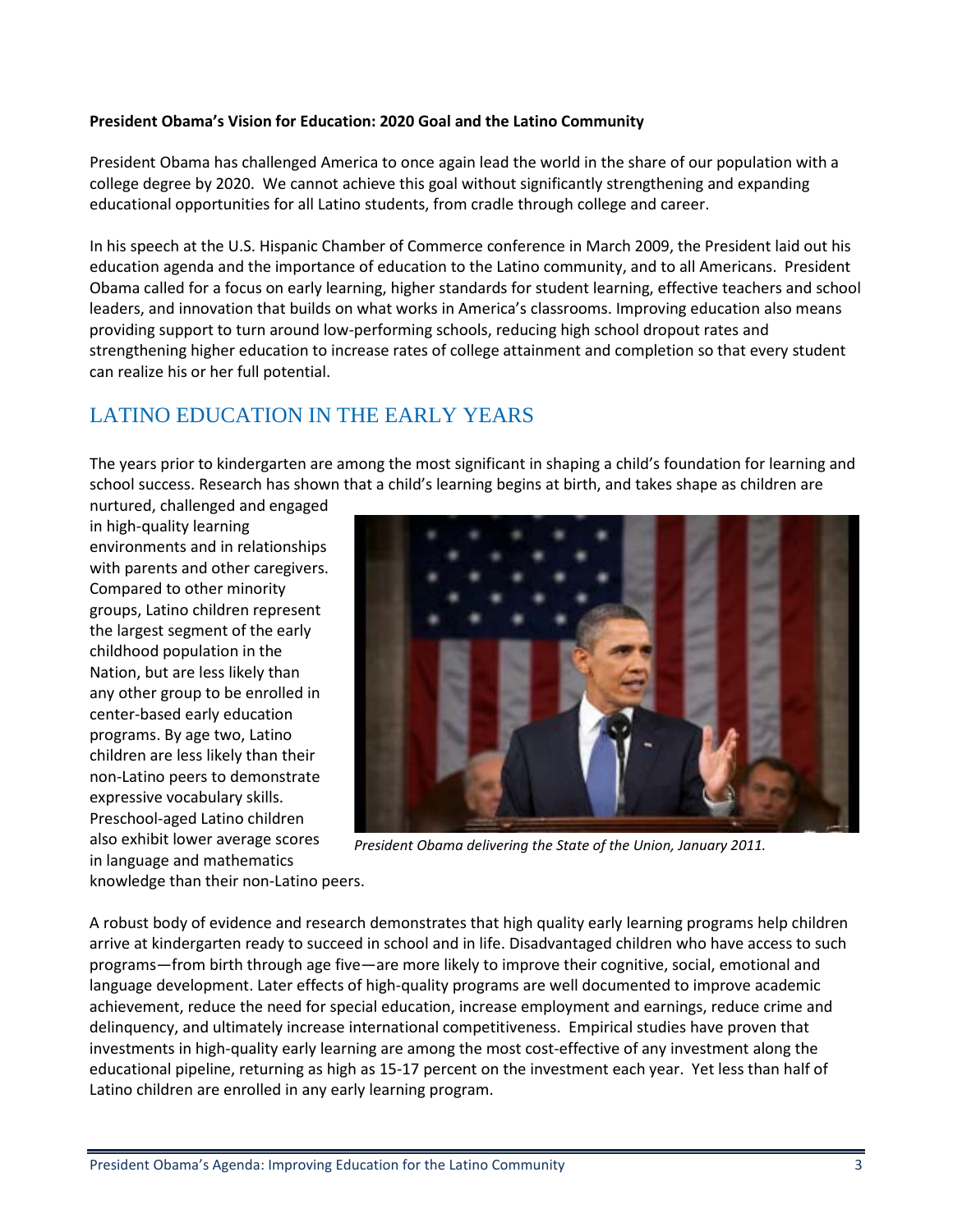Accordingly, the President has launched a comprehensive zero-to-five plan—to dramatically expand early childhood education and continue to improve its quality—aimed at supporting the health, well-being, and future educational success of our children. The Obama Administration has invested \$5 billion in early learning through the *American Recovery and Reinvestment Act of 2009* (*ARRA*) to bolster the existing framework of federal programs and services to reach our youngest children, including Head Start, Early Head Start, child care and services for infants, toddlers and preschool-aged children under the *Individuals with Disabilities Education Act* (*IDEA*). The 2011 continuing resolution, recently enacted by Congress, provides nearly \$7.6 billion for Head Start to maintain services for children added to the program under *ARRA*. The President's 2012 budget calls for an eleven percent or \$50 million increase for the *IDEA* Infants and Families programs (Part C) to help ensure that many of our youngest and most vulnerable children get off to a strong start.



*President Obama signs the White House Initiative on Educational Excellence for Hispanics' new executive order in the East Room of the White House, Oct. 19, 2010.*

#### **A Race to the Top in Early Childhood Education**

Each day, more than 11 million children under the age of five spend time outside of the care of their parents, and in a wide variety of environments—each of which should promote and encourage their early learning and development. The quality of early learning settings varies greatly, and despite some progress, early childhood education programs are held to inconsistent standards among and within states.

Without a uniform system of standards to guide the effectiveness of programs, it is often the most disadvantaged children who are left behind. By the time children are three, disparities in early vocabulary

growth between those whose parents are professionals and those from working class families amounts to more than 50 percent. Studies have documented a school readiness gap as early as kindergarten entry— and as wide as 60 percentage points— between children from the highest socio-economic background and their peers from the lowest group.

Some states have made significant progress in shaping and developing early learning systems, and many have already begun to address the conditions necessary for promoting early learning and development. Leading states that have embarked on reform report a need for more coordinated and integrated early learning services and programs, and a commitment to accountability and results to ensure that a system with multiple funding streams and settings improves outcomes for all children.

Recognizing that quality early education is an investment that pays off for years to come, the Obama Administration proposes extending the Race to the Top approach to early childhood education. The President's 2012 budget calls upon Congress to establish a new, competitive Early Learning Challenge Fund, administered by the Departments of Education (ED) and Health and Human Services (HHS), for states that are ready to take dramatic steps to improve the quality of their early childhood programs. The Early Learning Challenge Fund will be complemented by investments in Head Start and in child care, coupled with reform principles designed to strengthen the quality of early learning programs, empower parents, and improve school readiness outcomes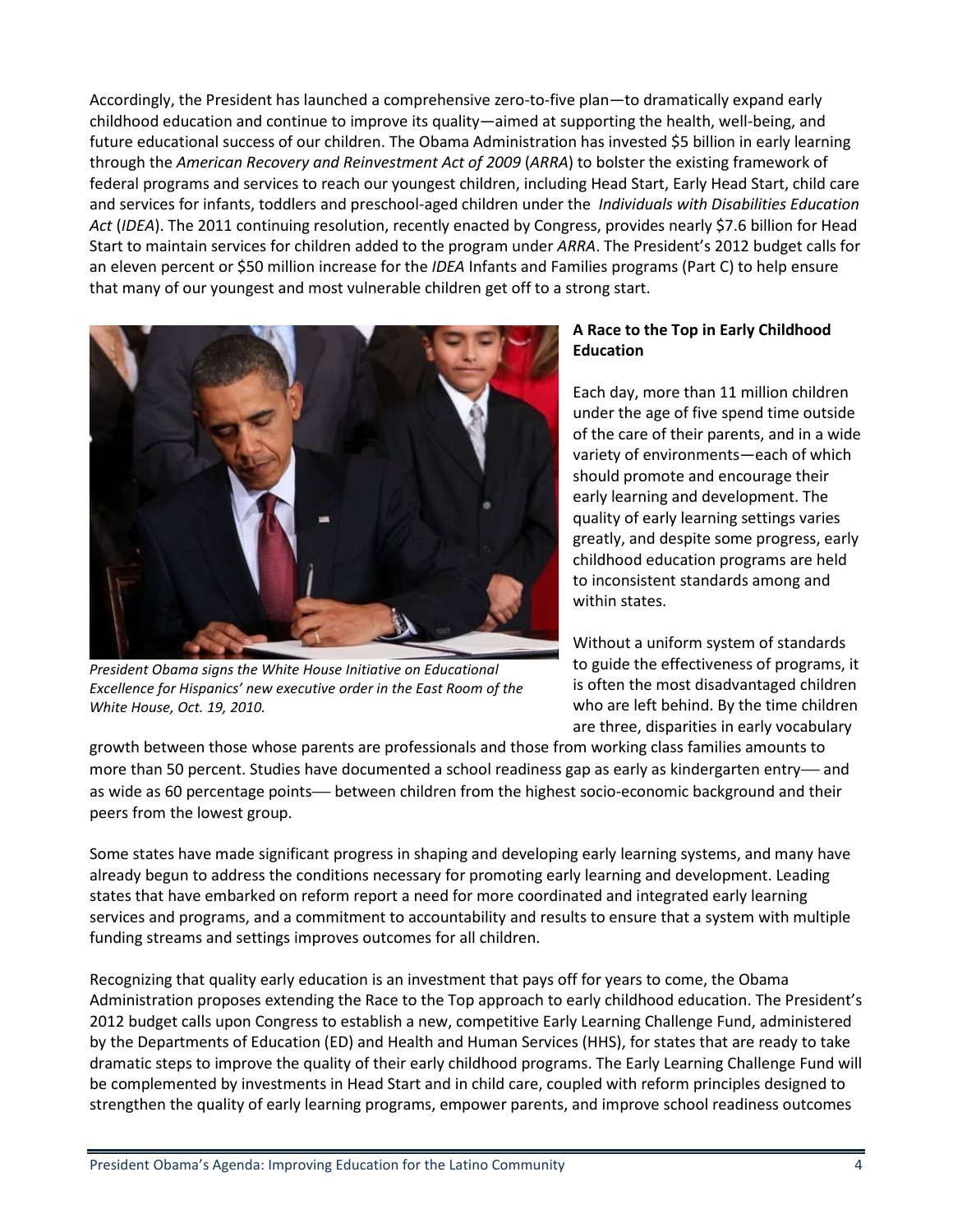for children. The Early Learning Challenge Fund would issue a challenge to states to establish model systems of early childhood education to fund and implement pathways that will improve access to high-quality programs, and to ensure that a greater share of children enter kindergarten prepared for success.

#### **Supporting Head Start**

The President's 2012 budget request would increase funding for Head Start and Early Head Start by \$866 million for a total of \$8.1 billion. The Head Start and Early Head Start programs promote school readiness by enhancing the cognitive and social development of children through the provision of education, health, nutritional, social, and other services to enrolled children and families. At the requested funding level, more than 968,000 children—more than 854,000 in Head Start and 114,000 in Early Head Start—can participate in the program, up from 904,000 in 2009. Thirty-six percent of the Nation's Head Start children are Latino, the largest of any minority group in the U.S.

As part of a framework of maintaining historic investments and supporting critical reforms needed to raise the bar on quality in Head Start programs, the Obama Administration is committed to policies that would require low performing programs to compete for funding to ensure that children and families are served by the most capable providers. The Administration supports a redesigned training and technical assistance system which would bring current research and the best evidence-informed practice into Head Start classrooms, including best practices for local programs to work with their local school systems to ensure that children start school with the skills they need and that the gains children achieve in Head Start are sustained as the children leave Head Start and transition into schools.

#### **Promoting High-Quality Child Care and Home Visiting**

At HHS, the Administration for Children and Families is pursuing a comprehensive approach to helping more children in low-income families access high-quality child care. The most recent findings from the National Institute of Child Health and Human Development found that the quality of child care that children received in their preschool years had small but detectable effects on their academic success and behavior all the way into adolescence. Despite the importance of quality, the research and data available indicate that the quality of our Nation's child care, on average, is inadequate to support children's learning and development to help them succeed in school and in life.

The Obama Administration has responded to these challenges by proposing principles for the reauthorization of the Child Care and Development (CCDF) Block Grant that would better focus the federal investment in child care on quality. States are currently using CCDF to build an infrastructure for child care quality that spans a wide variety of child care, Head Start, pre-kindergarten, and after-school programs. These pathways to excellence ensure the health and safety of children in child care; systems to rate and improve the quality of early learning programs; strong professional development and supportive workforce initiatives; and a child care subsidy system that is child-focused, family-friendly, and works in partnership with other child care providers. The President's 2012 budget would invest an additional \$1.3 billion for the CCDF for a total of \$6.3 billion, supporting a reform agenda focused on improving outcomes for children. Nineteen percent of the Nation's child care subsidy recipients are Latino children.

The recently enacted Maternal, Infant and Early Childhood Home Visiting Program (MIECHV) supports nurses, social workers or other professionals to meet with at-risk families in their homes and to evaluate the families' circumstances, and connect families to the kinds of help that can make a real difference in a child's health, development, and school readiness. Home visitors work one-on-one with families to provide health care, developmental services for children, early education, parenting skills, child abuse prevention, and nutrition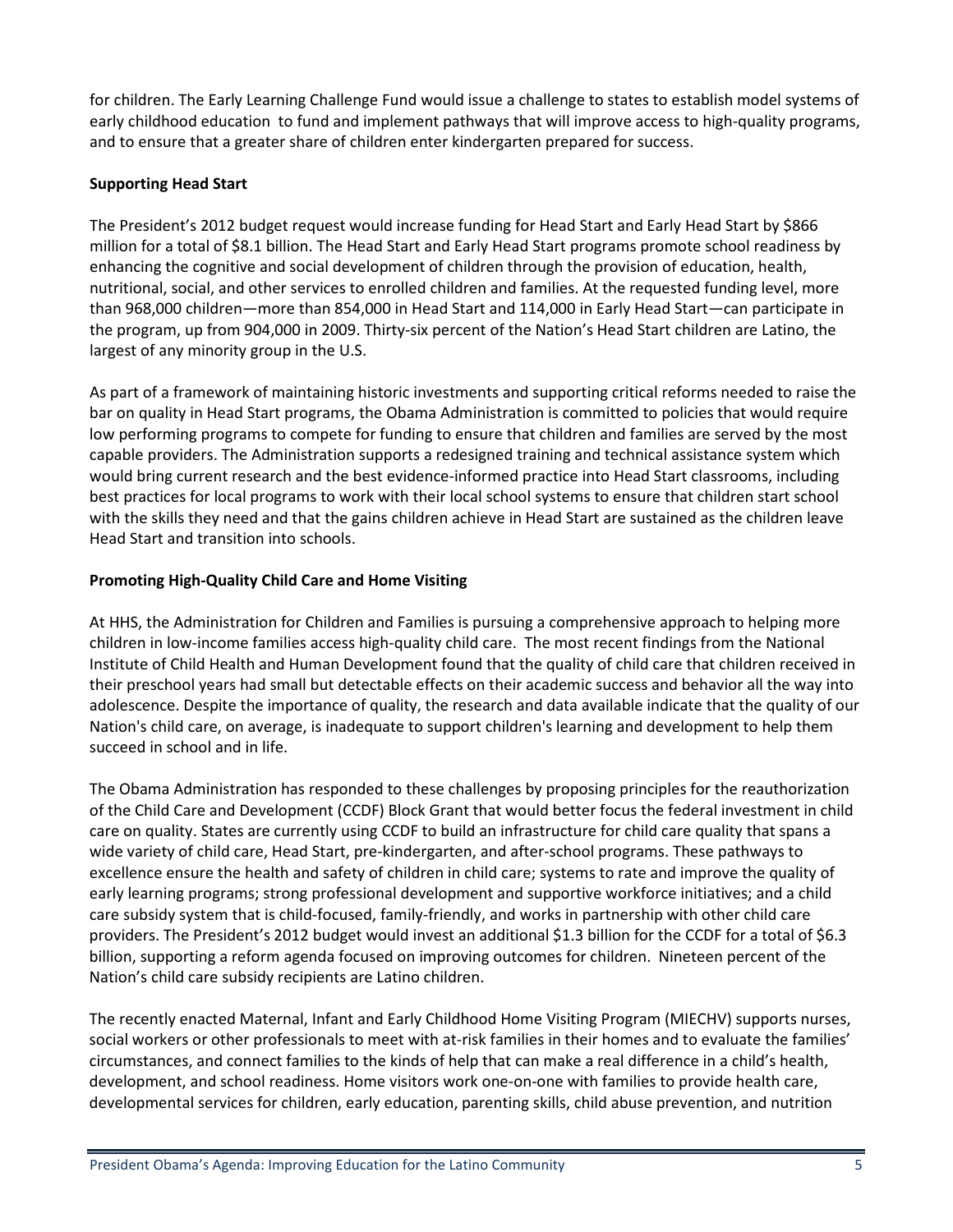education or assistance. Results include improved maternal and child health; prevention of child maltreatment; improvement of parenting skills; and greater promotion of children's cognitive, language, and social-emotional development.

The President's 2012 budget proposes \$350 million in mandatory funding for the MIECHV Program. These funds will go to states, territories, and tribes for evidence-based home visiting programs for low-income families in at-risk communities. Effective home visiting programs provide crucial supports to new and expectant families and can have powerful and positive impacts on both children and families.

Under the MIECHV Program, at least 75 percent of the funding must be used to support home visiting models that have been rigorously evaluated and shown to be effective. Up to onequarter of the funds can be used to support promising approaches that will be rigorously evaluated to assess their impact.

## REFORMING AMERICAN SCHOOLS FOR LATINO STUDENTS

Our public education system must have one goal – all students should graduate from high school ready to embark on the path to college and eventual careers. Recent evidence suggests that other nations' school children are outpacing those in American schools. Under the *Elementary and Secondary Education Act* (*ESEA*; also known as the *No Child Left Behind Act,* or *NCLB*), the federal role in education is too rigid, punitive and prescriptive resulting in shifting goals, uneven standards and low expectations for students and schools. To win the future, this has to change. Today's economy demands a workforce that is smart, skilled, creative and equipped for success in a global marketplace. America's future economic competitiveness is being decided every day, in classrooms across the Nation.

Our Nation faces a dropout crisis. When 25 percent of our students—almost 40 percent of our black and Hispanic students—fail to graduate high school on time, we know that too many of our schools are failing to offer their students a world-class education.

*America will not succeed in the 21st century unless we do a far better job of educating our sons and daughters … And the race starts today. I am issuing a challenge to our Nation's governors and school boards, principals and teachers, businesses and non-profits, parents and students: if you set and enforce rigorous and challenging standards and assessments; if you put outstanding teachers at the front of the classroom; if you turn around failing schools – your state can win a Race to the Top grant that will not only help students outcompete workers around the world, but let them fulfill their God-given potential.*

—President Barack Obama

Currently, 1 in 5 students in the public schools system is Latino. Yet almost half of Hispanic students never receive their high school diplomas. These dropout rates have limited the advancement opportunities of a population that is estimated to become the majority of the Nation's labor force in less than 50 years. And Latino students often have less opportunity than their peers to take the challenging curricula – including advance courses in mathematics, and Advanced Placement and International Baccalaureate courses – that are often indicative of college success.

Reforming our schools to deliver a world-class education is a shared responsibility—the task cannot be shouldered by our Nation's teachers and principals alone. The Obama Administration recognizes the importance of the Hispanic community and its families in supporting their children's education, because a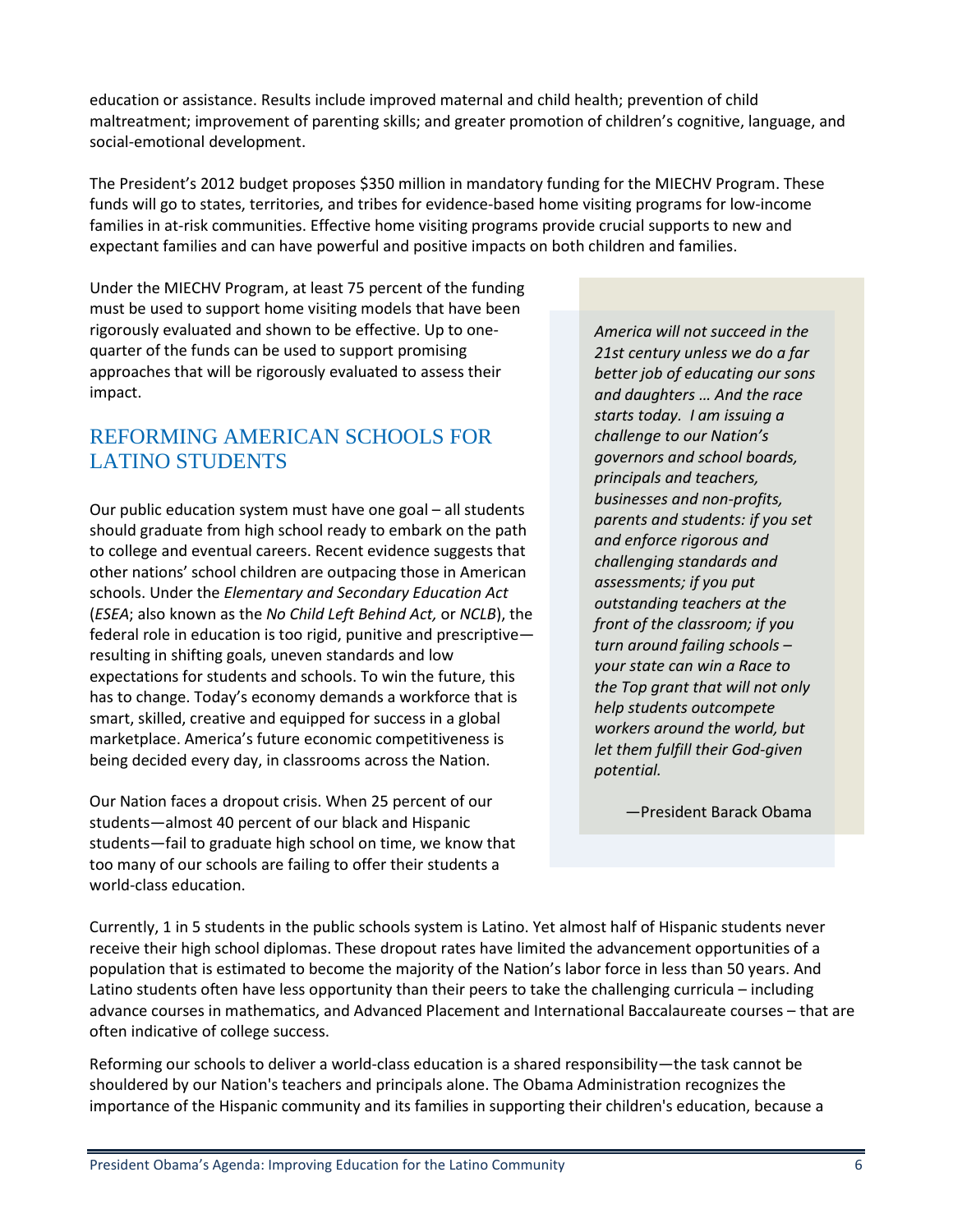parent is a child's first teacher. We must support families, communities, and schools working in partnership to deliver services and supports that address the full range of needs of Hispanic students.

This effort also requires that we support innovative approaches to teaching and learning; bring lasting change to our lowest-performing schools; and investigate and evaluate what works and what can work better in America's schools. We must reform our schools to accelerate student achievement, close achievement gaps, inspire our children to excel, reduce dropout rates, and turn around those schools that for too many Hispanic students aren't providing them with the education they need to succeed in college and a career.

#### **Spurring a Race to the Top**

Having emerged from the worst recession in generations, America must do what it can to broaden the recovery and spur job creation across the country. We also must look to the future and prepare to create the



*University of Texas at Austin students listen to President Obama speak on education.*

jobs and industries of tomorrow in an increasingly competitive global economy. Our prosperity and our children's well-being increasingly depend on making sure that students are smart, skilled, and creative; able to solve problems, see patterns, and work with others. Because offering every child an education that connects them to the opportunities and jobs of tomorrow is critical to winning the future, the Obama Administration's Race to the Top program dedicates \$4 billion to spur systemic reform and to embrace changes in state and local education policies and practices that will improve four areas of enormous importance to Latino students: adopting rigorous standards and

assessments; recruiting and retaining high-quality teachers; turning around low-performing schools; and improving the collection and use of data to strengthen teaching and student achievement.

The 11 states and one district that have been selected as Race to the Top winners—Tennessee, Delaware, Rhode Island, Florida, Georgia, Hawaii, Maryland, Massachusetts, New York, North Carolina, Ohio and the District of Columbia—reach approximately 22 percent of the Nation's Latino student population. Five of the 15 states with the largest Hispanic populations won: Florida (3rd), New York (4th), Georgia (10th), North Carolina (11th) and Massachusetts (15th).

The Obama Administration has also awarded \$350 million to support states as they work to develop a new, next generation of college and career-ready assessments that are more rigorous than existing assessments, and that measure student growth, and that are more useful to teachers, parents and students. From the beginning, these tests will be designed to fully include English Learners (ELs) and to ensure that they are appropriately assessed. The 2011 continuing resolution, recently enacted by Congress, provides \$700 million for the Obama Administration to continue a Race to the Top in American education, including a new focus on improving early childhood education.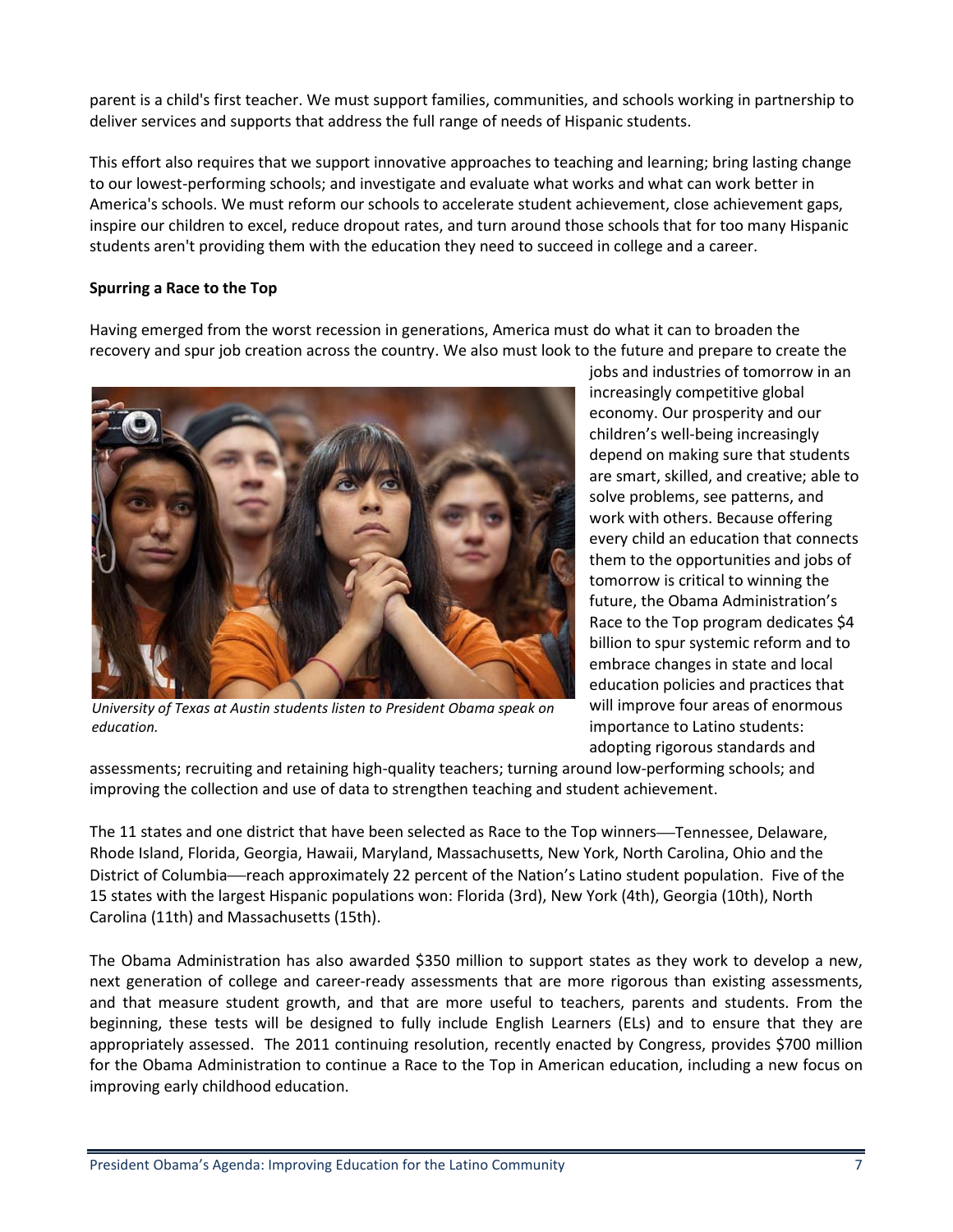#### **Creating Promise Neighborhoods**

In September 2010, the Obama Administration announced planning grants for 21 nonprofit organizations and institutions of higher education under the Promise Neighborhoods initiative, a program designed to support a cradle through-college continuum of services to meet the education challenges of students growing up in highpoverty communities.

The 2011 continuing resolution, recently enacted by Congress, provides \$30 million to support Promise Neighborhoods; President Obama's 2012 budget requests \$150 million for the program to support full implementation of Promise Neighborhoods projects. Several Promise Neighborhood grantees are already developing plans to improve the learning, educational success, and healthy development of students in Latino communities, including:

- The Eastside Promise Neighborhood project in San Antonio, Texas, where the United Way will enlist and engage partners to work with five schools and an early childhood center serving an ethnically diverse neighborhood with a Latino majority and a growing Mexican immigrant population. This project will improve parent engagement, provide professional development to preschool and school staff, and deliver resources for economic redevelopment and housing.
- The Community Day Care Center in Lawrence, Massachusetts, which will work with several schools to develop sustainable educational supports and solutions in a community that is 68 percent Latino, and in which 40 percent of adults lack a high school diploma.
- Proyecto Pastoral at Dolores Mission, which will work in the 30-block Boyle Heights area in Los Angeles, California, a community where more than 90 percent of residents are Latino and onethird of families are below the poverty line.

#### **Turning Around Low-Performing Schools**

Approximately 5,000 schools, or 5 percent of the total, linger as persistently low-performing schools—schools that have failed to make academic progress year after year. At the high school level, roughly 2,000 schools about 12 percent of all high schools—produce nearly half of our Nation's dropouts, and up to 75 percent of minority dropouts. As research clearly demonstrates, students that fall behind academically are more likely to drop out. Latino students experience an unacceptably high dropout rate—a challenge exacerbated by the middle school achievement gap and by the fact that more than one-third of Latino high school students are academically below grade level.

To help place a greater share of Latino students on track to college and careers, the Obama Administration has dedicated over \$4 billion in School Improvement Grants to implement bold reforms that will transform one in twenty schools in America. These grants will provide up to \$6 million per school over three years to dramatically transform our Nation's lowest-performing schools into safe environments where students are learning. Nearly 1,000 schools across the country have received funding thorough the Obama Administration's School Improvement Program. Approximately 40 percent of these are high schools, and 22 percent serve middle school students.

#### **Stimulating Innovation in Education**

At the center of the President's strategy to win the future is the intersection of education, innovation and infrastructure. The growth industries of today and tomorrow require a workforce with unprecedented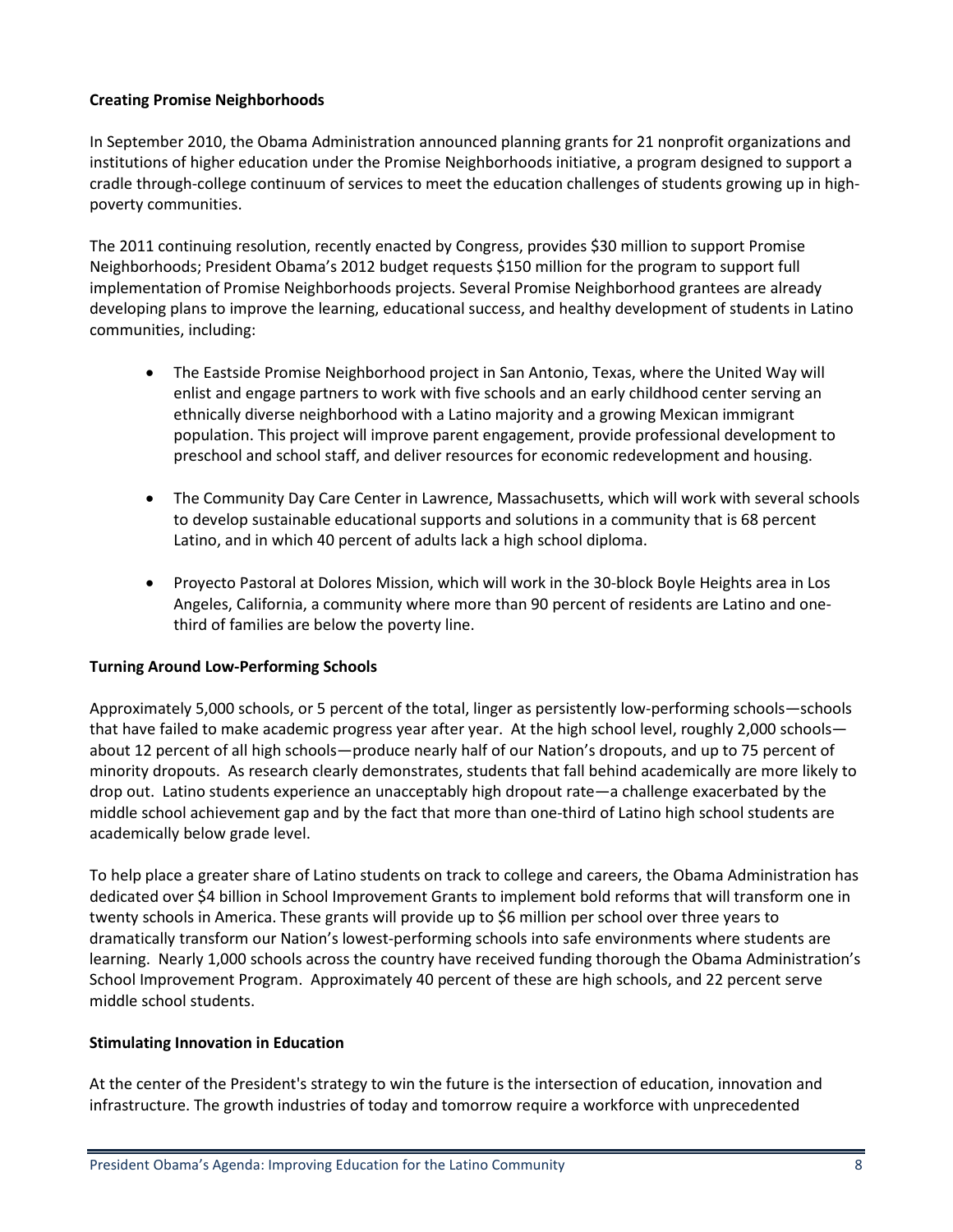knowledge and skills and greatly improved adaptability. By aggressively pursuing new and better ways to educate and train our citizens, we can meet those requirements, leapfrog other nations, and reclaim global leadership in education.

This strategy for ensuring a world-class education for America's students relies on three approaches to educational innovation being advanced by the Obama Administration:

- **Fostering innovation and accelerating success.** The Obama Administration's Investing in Innovation Fund (i3), launched through the *ARRA,* dedicated \$650 million to support the development and scaling up of innovative education models and solutions that help close the achievement gap and improve educational outcomes for high-need students. The Obama Administration has proposed a permanent i3 Fund to provide competitive grants that will expand the implementation of, and investment in, innovative and evidence-based practices and programs. The 2011 continuing resolution, recently enacted by Congress, provides \$150 million to support the Administration's continued efforts under the Investing in Innovation Fund.
- **Supporting, recognizing, and rewarding local innovations.** The Obama Administration will encourage and support local innovation by creating fewer, larger, more flexible funding streams under *ESEA*, focused on areas integral to student success. This new structure will give states and school districts flexibility to focus on local needs.
- **Supporting student success.** Tackling persistent achievement gaps requires public agencies, community organizations, and families to share responsibility for improving educational outcomes for students. As Congress works to reauthorize the *ESEA*, the Obama Administration will prioritize programs that include a comprehensive redesign of the school day, week, or year, as well as programs that promote schools as the center of their communities and that partner actively with community organizations.

*… If we raise expectations for every child and give them the best possible chance at an education—from the day they are born until the last job they take—we will reach the goal that I set two years ago: By the end of the decade, America will once again have the highest proportion of college graduates in the world.*

—President Barack Obama

Investments in new models that keep students safe, supported, and healthy both in and out of school, and that support strategies to better engage families and community members in their children's education, will help support the goal of helping all students graduate college and career-ready.

In addition, to address the under-investment in learning technology research and development, the President's 2012 budget invests \$90 million to create an Advanced Research Projects Agency for Education (ARPA-ED). ARPA-ED will fund projects performed by industry, universities or other innovative organizations, selected based on their potential to transform teaching and learning the way the Internet, GPS and robotics (all areas where the Defense Advanced Research Projects Agency, or DARPA, has had a profound impact) have transformed commerce, travel, warfare and the way we live our daily lives.

Through a competitive preference to applicants who focused on serving English language learners, current winners of the Investing in Innovation Fund have incorporated plans to improve the achievement of English language learners, including: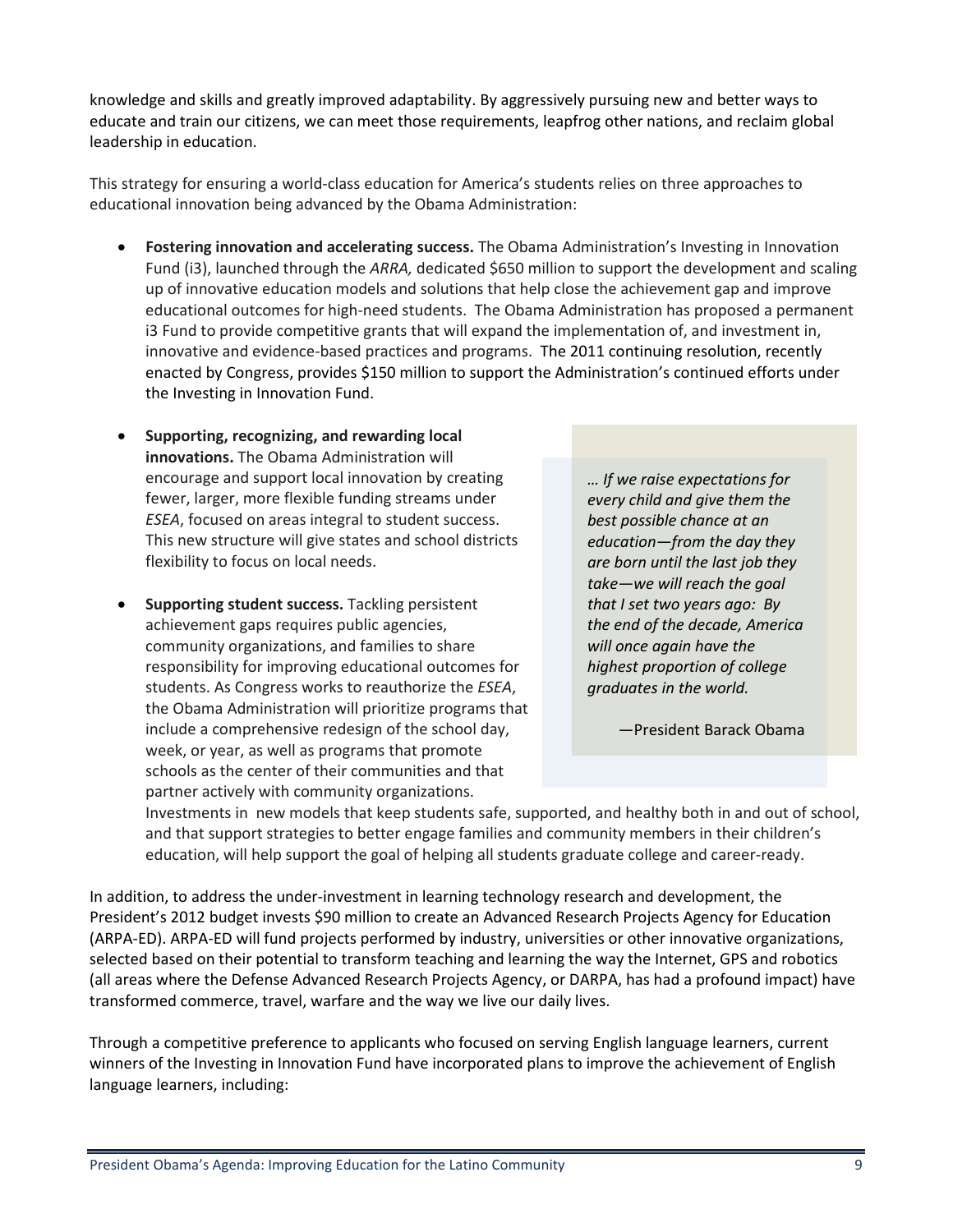- The Saint Vrain Valley School District in Longmont, Colorado, which will implement a project to address the unmet needs of Latinos and ELs at Skyline High School and its feeder schools. Elementary students will improve their literacy skills through focused supports and expanded learning time; middle school students will improve their mathematics skills and knowledge with math labs and an augmented school year; high school students will have improved science learning opportunities through a science, technology, engineering and mathematics (STEM) certification track.
- The Exploratorium in San Francisco, California, which will work with Sonoma Valley schools on a five-year project to refine and implement a professional development approach to increase the percentage of elementary teachers who are highly effective in supporting the science learning of ELs.

#### **A Great Teacher in Every Classroom and Great Leaders in Every School**

Among all of the efforts at educational improvement in our schools, the interaction between teacher and

*If you want to make a difference in the life of our nation—if you want to make a difference in the life of a child, become a teacher. Your country needs you.*

—President Barack Obama

student is a primary determinant of student success. Research shows that top-performing teachers can make a dramatic difference in the achievement of their students, and suggests that the impact of being assigned to top-performing teachers year after year is enough to significantly narrow achievement gaps. Additionally, a great principal can help teachers succeed as part of a strong, well-supported instructional team. We must do more as a nation to ensure that every student has an effective teacher; every school has effective leaders; and that every teacher and principal has access to the preparation, ongoing support, recognition, and collaboration opportunities he or she needs to succeed.

The key to student success is providing an effective teacher in

every classroom and an effective principal in every school. The President's 2012 budget requests \$2.5 million for an overhauled teacher quality formula grant; will invest \$500 million in the Teacher and Leader Innovation Fund, a competitive grant program for states and school districts with smart new approaches to strengthening the impact of school professionals; and will provide \$250 million for Teacher and Leader Pathways, a competitive program to support effective teachers and leader preparation programs. In addition, the President's budget request contains \$100 million to help states and districts provide important information to principals and teachers about their progress in meeting their reform goals and improving outcomes for students.

As we learn what works, we also should reward those who are able to get extraordinary results from the dollars they spend. The Obama Administration has proposed a series of low-cost incentive programs including "pay for success bonds" that provide funding only after results are achieved; prioritized cost-saving initiatives within Race to the Top and Investing in Innovation; and called for a new prize for state and local grantees with the greatest cost savings. The President's 2012 budget also increases funding by \$100 million for 21st-Century Community Learning Centers, to support academic enrichment for children in high-poverty and lowperforming schools.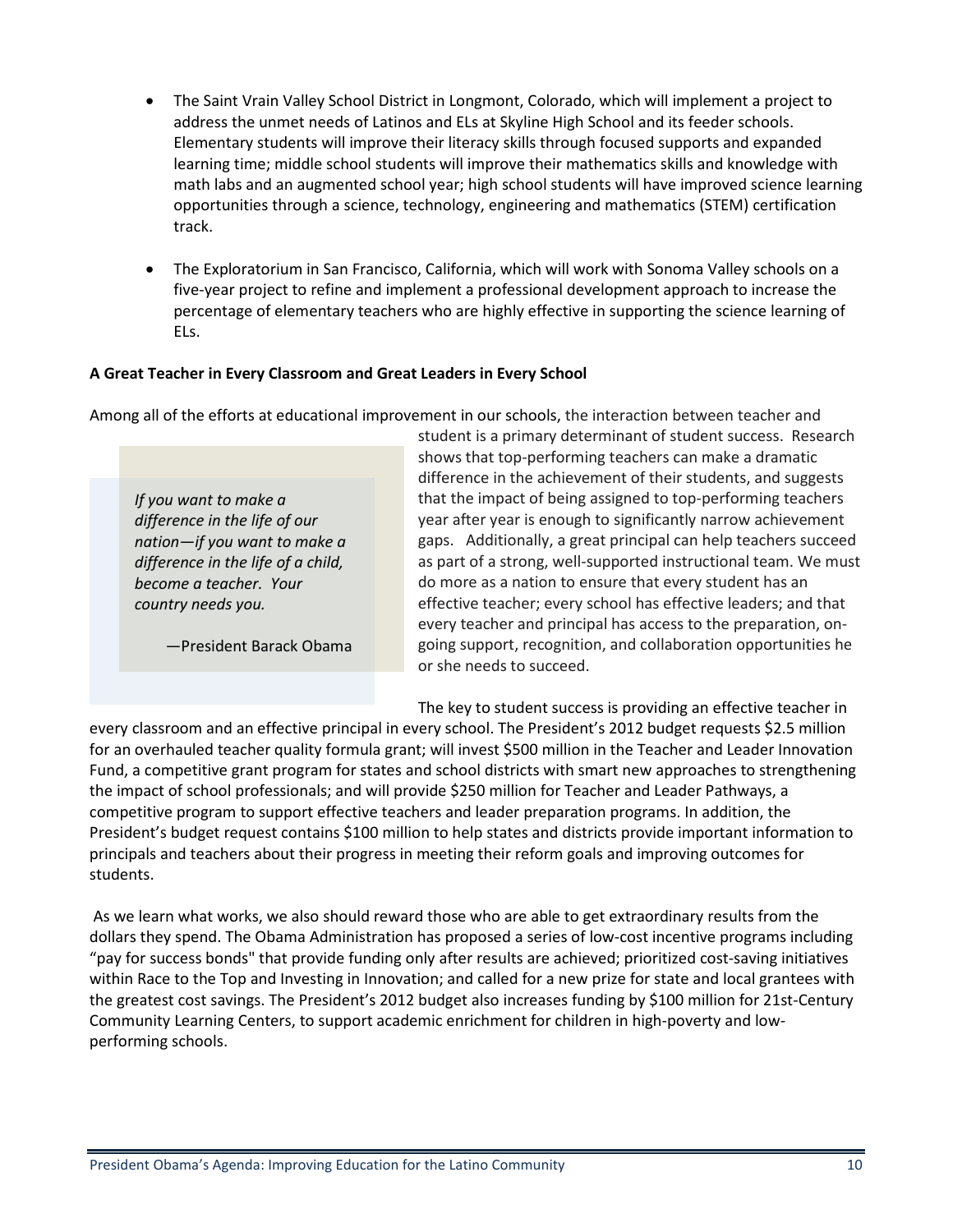#### **Developing the Next Generation of Latino Teachers With Minority-Serving Institutions and the TEACH Campaign—TEACH.gov**

Closing the achievement gap between African-American and Hispanic students and their white peers is a primary goal of the Administration's education agenda, and supporting the preparation of effective teachers for high-need schools is a key strategy towards reaching this goal. Nationwide, more than 22 percent of public school students are Hispanic, but less than 7 percent of teachers are Latino. Even worse, less than 2 percent of our Nation's teachers are Latino male.

Minority-Serving Institutions (MSIs), which collectively prepare half of all minority teachers, can play a major role in developing the next generation of effective teachers for high-need schools including Latino teachers. While many MSIs struggle, a number of their pre-service teacher training programs demonstrate better-thanaverage results despite being dramatically under-funded as compared to programs at non-MSI peer institutions. The President's 2012 budget proposes \$40 million in first-time funding for the already-authorized Augustus Hawkins Centers of Excellence Program for MSIs.

To inspire Americans to seek out employment opportunities in education, the White House, in collaboration with ED, launched the TEACH Campaign in September 2010. The TEACH Campaign, and it's Web site, TEACH.gov, aims to increase the number, quality and diversity of candidates seeking to become teachers, particularly in high-need schools and subject areas, such as STEM, ELs and special education. The campaign also strives to connect aspiring teachers with information about the pathways to teaching, including preparation, certification, training and mentoring.

With more than 1 million teachers expected to retire in the coming years, the MSI Hawkins program and the TEACH Campaign provide avenues whereby 1.7 million new teachers can be recruited over the next seven years, particularly minority males, to pursue careers in the classroom.



*President Obama meets with students in Los Angeles.*

#### **Supporting English Learners**

English learners are the fastest- growing student population in the U.S., comprising 4.7 million, or 10 percent, of the Nation's students in grades K–12. A diverse group, they escape easy classification. Most ELs approximately 78 percent—were born in the U.S., yet many have varying levels of English proficiency. In fact, 82 percent report Spanish as the language most often spoken at home.

Unfortunately, almost all ELs have faced significant barriers to educational attainment. More than two-thirds of ELs score below basic in reading and mathematics (72 and 74 percent, respectively), compared to their non-EL classmates. While there are certain practices that have been shown to benefit ELs, more research and evaluation is needed on the types of language instruction education programs that are most effective for English learners. Other challenges include the low numbers of English and a Second Language (ESL) teachers and the need for districts and schools to strengthen the ability of their classroom teachers to effectively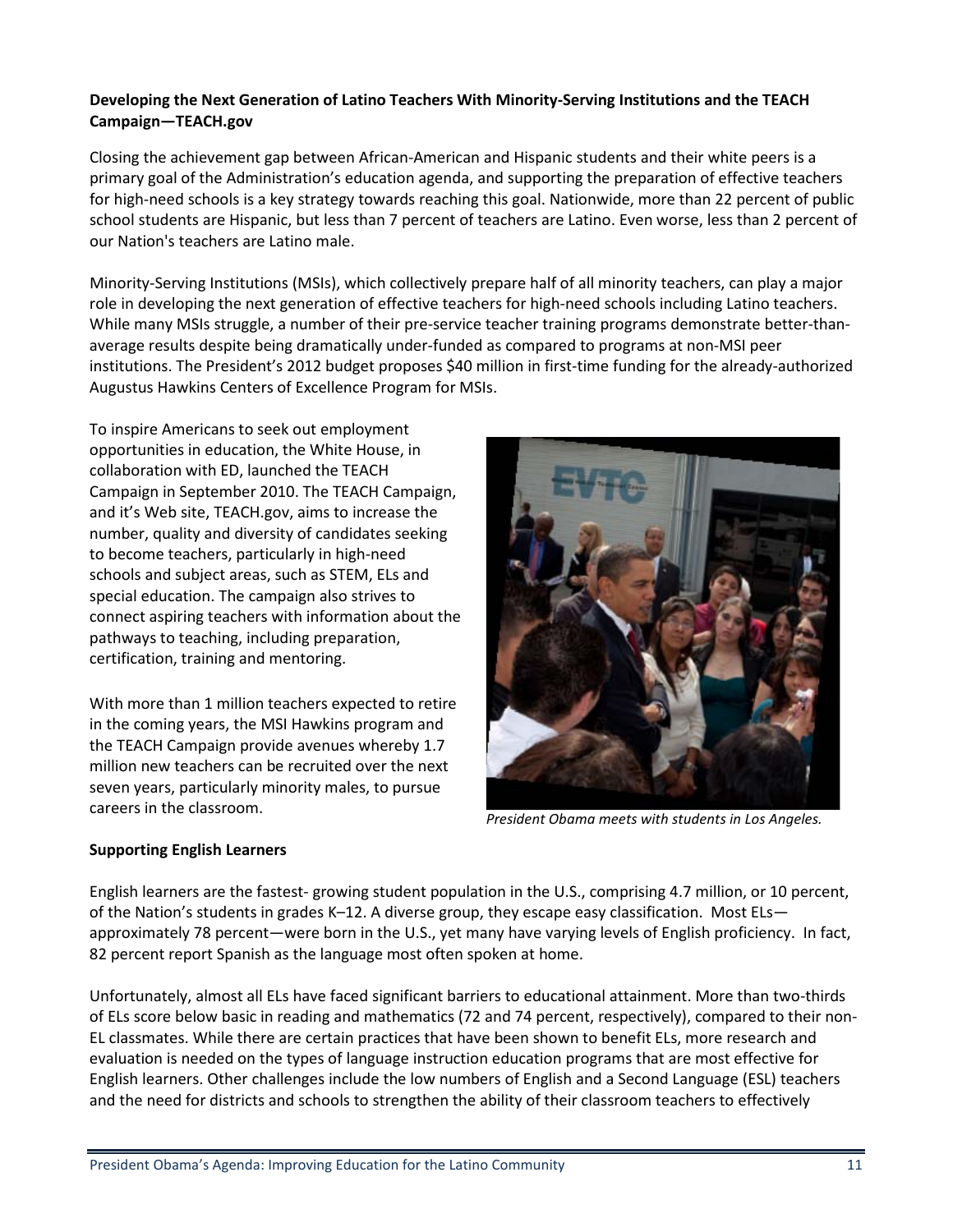address the needs of English Learners. Many states and districts do not have data systems to track ELs over time, making it difficult to use data to improve instruction. There are also tremendous inconsistencies within many states in the identification and classification of ELs.

However, some states are showing progress in their efforts to change how EL services are delivered:

• Saint Paul Public School District, St. Paul, Minnesota, has focused solely on developing students' English language proficiency by significantly expanding its dual language programs over the past five years. Five elementary schools now have a Spanish dual language program. These dual language programs are successful in producing bilingual students who are bicultural and bi-literate. The district also has developed cultural components and parent outreach efforts for EL students and families and designed professional development opportunities for district staff. From 2002 to 2005, the percentage of EL students in the district who were proficient on the Minnesota's third-grade reading test increased from 30 percent to 52 percent. In 2005, the district's students outperformed the state cohort by 6 percentage points. In addition, from 2003 to 2009, EL students in Saint Paul Public Schools have consistently outperformed EL students statewide on a variety of tests. In the Council of the Great City Schools' *Succeeding with English Language Learners* 2009 report, the district was listed as having made among the best gains of the Great City Schools districts in closing the achievement gap between EL and non-EL students.



*President Obama and Education Secretary Duncan meet with key education leaders in Miami.*

#### **Accountability for ELs**

The U.S. Department of Justice's Civil Rights Division and the U.S. Department of Education's Office for Civil Rights reached a settlement agreement with the Boston School Committee that ensures English learner students will no longer be denied language support services based on a system that did not accurately assess or provide for their language needs. As a result of the agreement, more than 4,000 students who were inappropriately characterized

as having "opted out" of EL services will now have EL and compensatory services made available to them. In addition, approximately 4,300 students who were improperly identified as non-EL students, will, for the first time, be offered EL services.

#### **Reforming** *No Child Left Behind*

In March 2010, the Obama Administration released *A Blueprint for Reform*, a 41-page outline for reauthorizing the *Elementary and Secondary Education Act* (*ESEA*), also known as *No Child Left Behind* (*NCLB*). First passed in 1965 as part of President Lyndon Johnson's war on poverty, the ESEA's focus was, and remains, ensuring that low-income students have access to an excellent education. The current reauthorization of this law offers a major opportunity to re-envision the federal role in education by supporting innovation in states and districts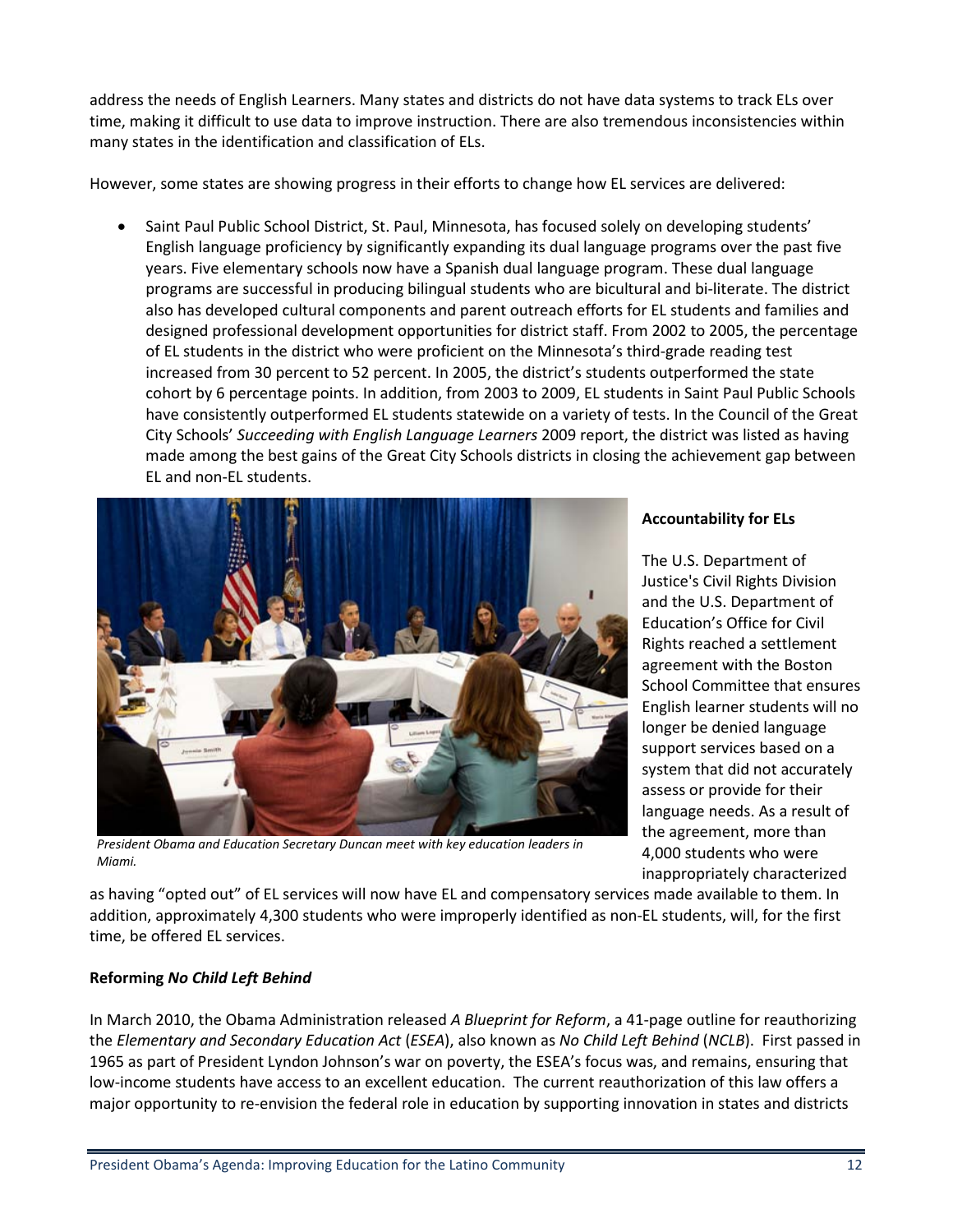through additional competitive grant funding and improved technical assistance and support, while still maintaining the traditional federal role of providing formula funding targeted toward high-need students.

Broadly, the Obama Administration's proposal is defined by three words: fair, flexible and focused. It proposes a new, fair system of accountability that holds everyone to high standards and gives greater flexibility and support to most schools so they can develop solutions that will work for their students, while focusing on persistently low-performing schools and schools with significant achievement gaps. It also emphasizes supporting schools and teachers in helping students reach high standards, while focusing on strategies to recognize and learn from success.

The Obama Administration's plans for the *ESEA* would maintain the foundational funding provided by the federal government to school districts serving high-need students – including the \$14.5 billion Title I formula program. At the same time, the Administration has proposed a \$3 billion increase in K-12 funding under *ESEA*, and greater competitive funding to support states, school districts, nonprofits, and universities in developing and scaling up promising and proven approaches to long-standing challenges. These challenges include preparing and supporting teachers and leaders so they can be more effective, turning around low-performing schools, developing comprehensive approaches to meeting the full range of student needs, starting innovative new schools, and supporting high-quality instructional systems in literacy, STEM, and all the components of a well-rounded education.

# ENSURING SUCCESS FOR LATINOS IN COLLEGE AND CAREER

In today's global economy, a high-quality education is no longer just a pathway to opportunity—it is a prerequisite to success. Over the next decade, nearly 8 in 10 new job openings in the U.S. will require some workforce training or postsecondary education. And of the thirty fastest growing occupations in America, half require at least a four-year college degree. Economic progress and education achievement are linked; therefore, educating every American student to not only graduate from high school but also be prepared for college is a national imperative.

America once had one of the most educated workforces in the world but today, only about 40 percent of young adults have a college degree—ranking ninth in the world in college completion. While close to 70 percent of high school graduates in the United States enroll in college within two years, only 57 percent graduate within six years. For low-income and minority students, the completion rate is closer to 45 percent. Students from high-income families are almost eight times as likely as their low-income peers to earn a bachelors degree by age 24. Closing this college attainment gap is critical to restoring America's standing as a global leader in higher education. President Obama has articulated this as America's goal: to once again have the highest proportion of college graduates by the year 2020.

#### **Building Latino Students' Skills Through Community Colleges**

Fifty years ago, President Harry Truman called for a national network of community colleges to dramatically expand opportunities for veterans returning from World War II. Today, faced with rapid technological change and global competition, community colleges are needed more than ever to raise American skills and education levels and keep American businesses competitive. Many Latino students earn their first college degree at America's community colleges, and this investment helps students receive relevant education and training to help increase their skills, or to prepare to attend a four-year institution.

Community colleges are the largest part of our higher education system, enrolling more than 6 million students, and growing rapidly. They feature affordable tuition, open admission policies, flexible course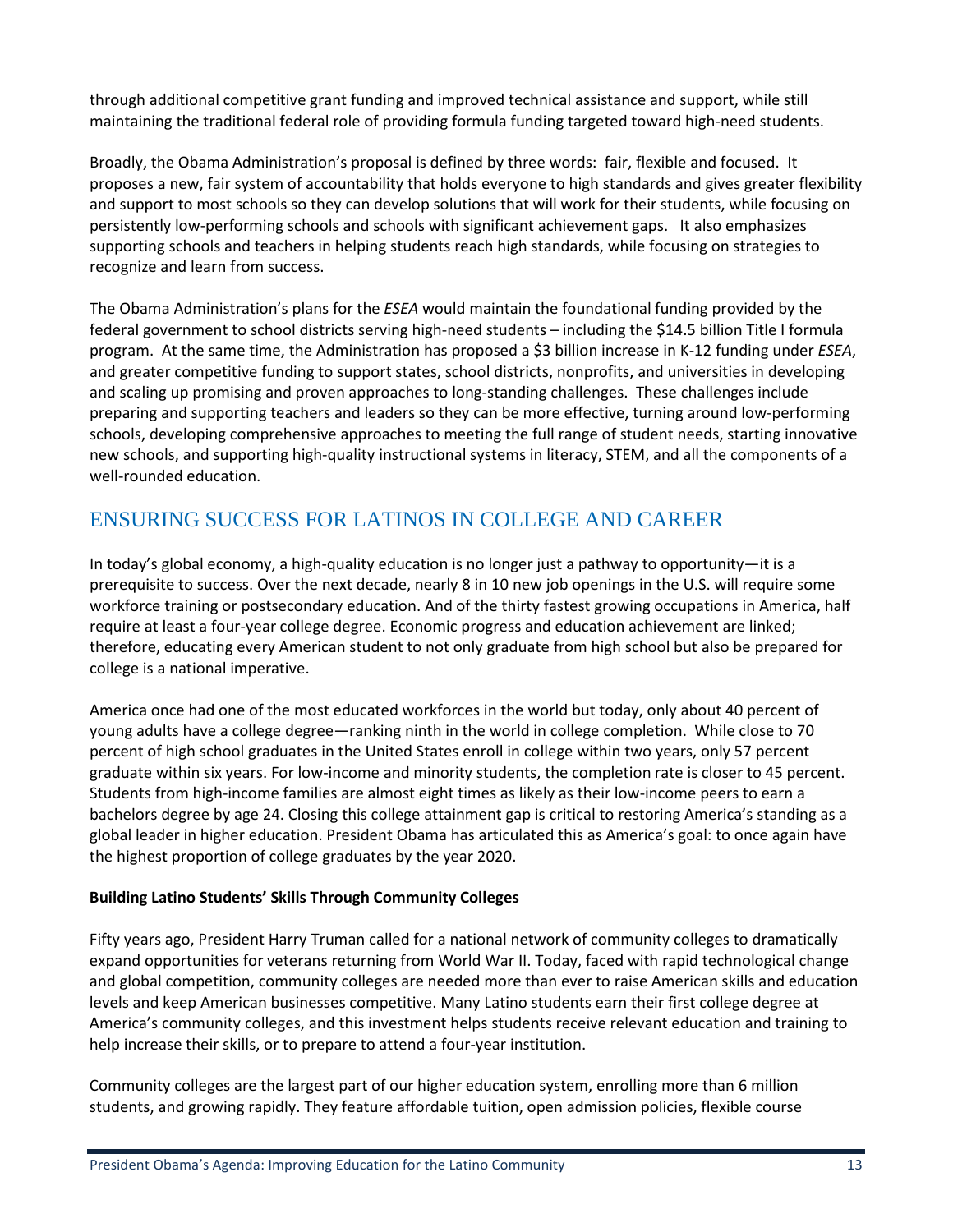schedules, and convenient locations, and they are particularly important for students who are older, working, need remedial classes, or can only take classes part-time. They are also capable of working with businesses, industry and government to create tailored training programs to meet economic needs such as nursing, health information technology, advanced manufacturing, and green jobs, and of providing customized training at the worksite.

Business and industry play an important role in training the workforce of the future and meeting the on-going demands of the marketplace. Many community colleges are already working with businesses to develop programs and classes ranging from degrees to certified training courses for retraining and on-going training for enhancing skills. Yet nearly half of students who enter community college intending to earn a degree or transfer to a four-year college fail to reach their goal within six years. President Obama has proposed new steps to ensure that those credentials will help graduates get ahead in their careers. The *Health Care and Education Reconciliation Act* (*HCERA*) enacted last year includes a \$2 billion investment to help America's community colleges develop, improve, and expand education and career training to workers.

*Now is the time to build a firmer, stronger foundation for growth that will not only withstand future economic storms, but one that helps us thrive and compete in a global economy. It's time to reform our community colleges so that they provide Americans of all ages a chance to learn the skills and knowledge necessary to compete for the jobs of the future.* 

—President Barack Obama

#### **Latinos and Technical and Adult Education**

During the past two years, there has also been an increase in the number of Latinos that have enrolled in technical education programs (89 percent in 2009–10 compared to 81 percent in 2008–09) with half of those enrolled having earned a postsecondary credential (compared to 54 percent nationally) and 73 percent of Latino students transitioning to further education or employment (compared to 74 percent nationally). During the 2009-10 program year, more than 2.3 million Latino students participated (took at least one course) in career and technical education, representing 19 percent of all students who participated in career and technical education nationally.

During the first two years of the Obama Administration (2008– 10), approximately 1.9 million Latinos enrolled in adult education programs to learn the English language and to improve their reading, writing and numeracy skills. This

constitutes 42 percent of the entire adult education enrollment of 2.2 million students. Latinos comprised 69 percent of the English literacy program enrollment.

#### **Strengthening Hispanic-Serving Institutions**

Hispanic-Serving Institutions (HSIs) are essential to our higher education system and vital sources of strength for our Nation's students. More than half of America's Latino undergraduates attend an HSI – that is, a public or private nonprofit college or university with a student body that is at least 25 percent Latino. HSIs, Historically Black Colleges and Universities (HBCUs) and other Minority-Serving Institutions (MSIs) serve a higher proportion of low- and middle-income students than their peer institutions, and together they enroll nearly sixty percent of the Nation's 4.7 million minority undergraduate students. HSIs are committed to improving the lives of their students as well as helping revitalize the communities where they serve. Graduates of these institutions are helping expand our economy and enriching all aspects of our national life.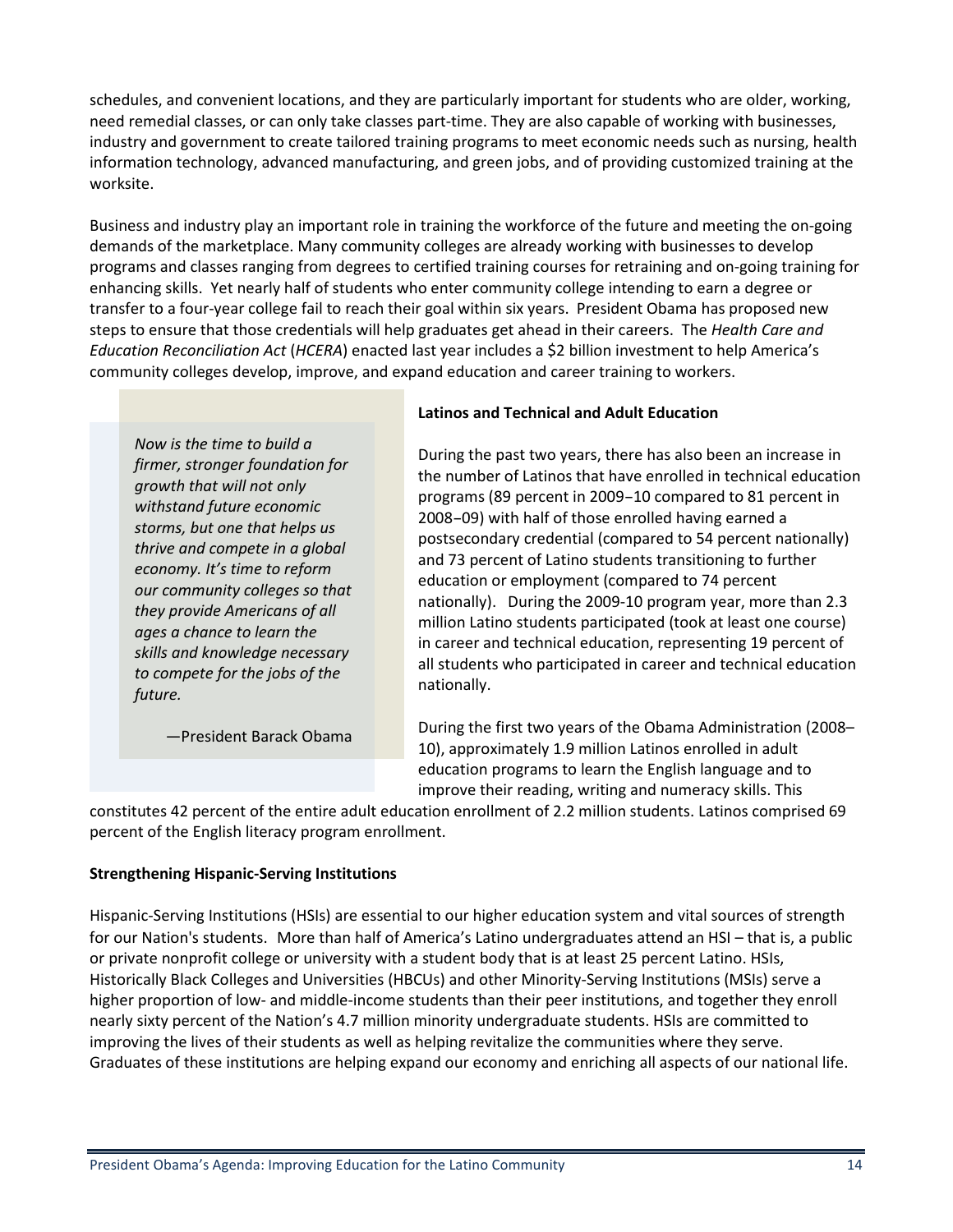To prepare the next generation of great American leaders, President Obama has set a goal to have the highest proportion of college graduates in the world by 2020. Enhancing education opportunities for Hispanics will be vital to achieving this objective, and we will need the continued leadership of HSIs to increase the enrollment, retention and graduation rates of our Hispanic students. Working together, we will open doors of opportunity for all our children and help them succeed on a global stage.

New policy efforts aimed at college persistence and completion will directly benefit the Latino community. Currently, Latino college enrollment is projected to increase faster than other groups—39 percent by 2017, compared to 5 percent for white students and 26 percent for African-American students. Latino enrollments in colleges and universities increased between 1980 and 2000, though a smaller proportion of Hispanics complete college compared to whites and blacks. Hispanic students are more likely than other students to be enrolled part time. In 2006–07, 43 percent of Hispanic undergraduates were enrolled part time. Most attend community colleges to obtain their associate's or bachelor's degree.

HSIs play a pivotal role in the number of Hispanic students who receive postsecondary degrees. Although the 334 Hispanic-Serving Institutions in the Nation accounted for only 5 percent of all institutions of higher education, in 2003–04, they enrolled 51 percent of all Hispanics pursuing higher education degrees in the U.S.

Through the *HCERA*, the federal government will invest an additional \$2.55 billion in MSIs over the next decade—including \$1 billion at America's HSIs. This funding can be used to renew, reform, and expand higher education programs to ensure that Latinos are provided every chance to rise to their full potential, earn their degrees, and enter or reenter the workforce.

#### **First in the World Fund**

President Obama has requested nearly \$123 million in FY 12 for the first year of the First in the World Fund, which would apply the lessons of the successful Investing in Innovation Program to the



*President Obama meets with students he singled out in a speech on education to the U.S. Hispanic Chamber of Commerce, after they submitted a video talking about their families' economic woes and asked, "Is anybody listening?"*

challenge of improving college completion, particularly for minority and low-income students. First in the World would provide "venture capital" to encourage innovation approaches to improving college completion, research support to build the evidence of effectiveness needed to identify successful strategies, and resources to scale up and disseminate strategies we already know are working.

#### **Latinos and Science, Technology, Engineering and Mathematics (STEM)**

If the United States is going to out-educate, out-innovate, and out-build the rest of the world and create the industries of tomorrow and the jobs that come with it, we must continue to invest in educating the scientists, technologists and engineers who will develop these breakthroughs. Twenty-first century jobs require more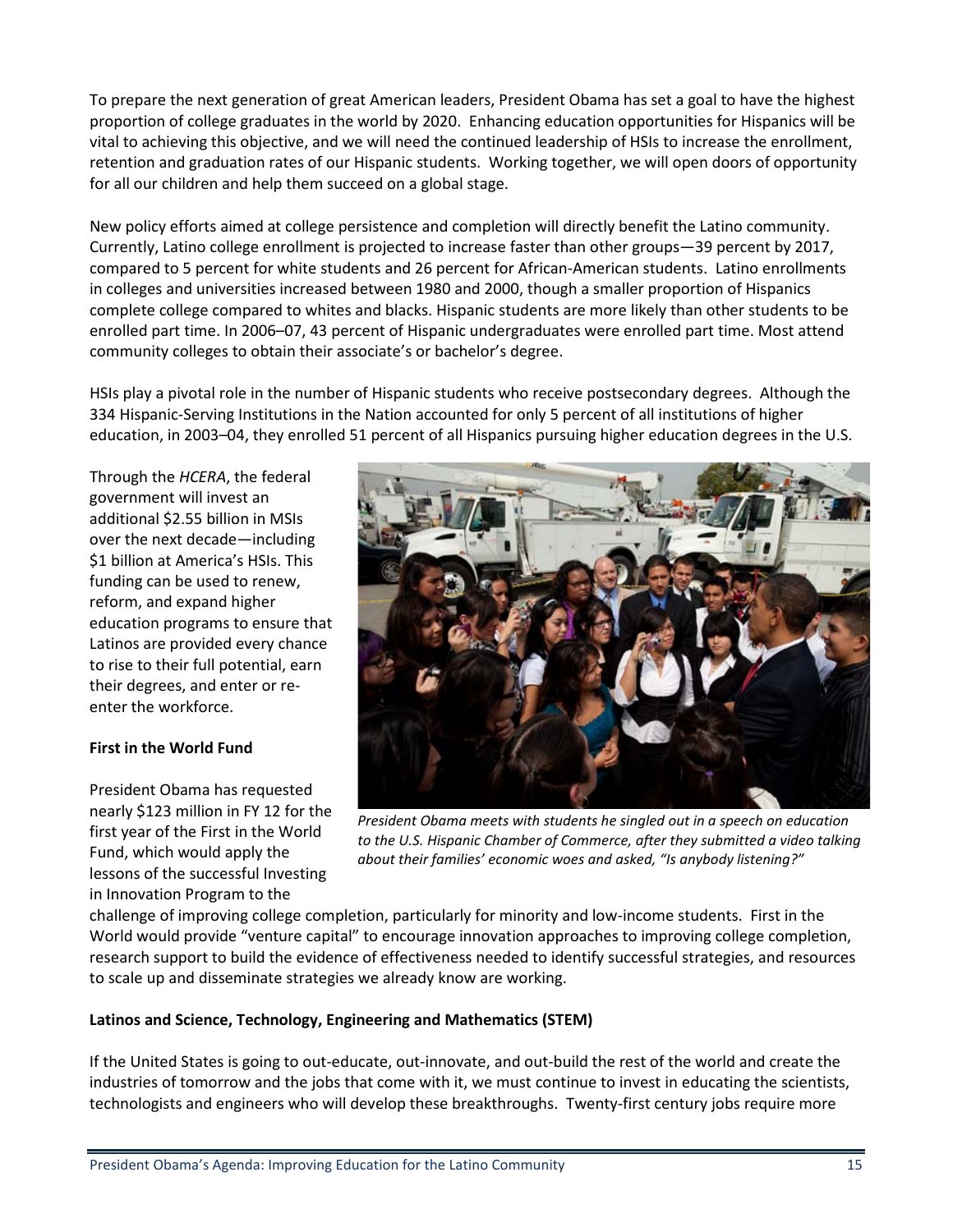advanced skills and knowledge than ever before; a high school degree is not enough. Georgetown University's Center on Education and the Workforce forecast that 62 percent of the jobs in 2018 will require education beyond high school. Today, the 10 highest-paying college majors and fastest-growing occupations are STEMrelated. Unfortunately, Latinos significantly trail other minority groups when it comes to STEM-majors and graduates.

To change this situation, President Obama has challenged us to move from the middle to the top of the pack in math and science by 2020. Currently, U.S. students finish 21st of 30 Organisation for Economic Co-operation and Development (OECD) countries in science literacy. America's highest-performing science students rank 13th out of 30 OECD nations. In math literacy, U.S. students place 25th of 30 OECD countries, and our top math students are 23rd out of 30. The President also has set an ambitious goal of recruiting and training 100,000 new STEM teachers by 2020 to ensure Latinos, and all students, have great STEM teachers in the classroom.

The President's 2012 budget requests \$146 billion for research and development. In addition, *HCERA* guarantees \$1 billion over the next 10 years for HSIs for STEM-focused initiatives. In cooperation with ED, the National Science Foundation's Teacher Learning for the Future program will fund innovative efforts that design, develop, implement, and test new teacher-training programs. To bring undergraduates from groups historically underrepresented in STEM fields, the budget also doubles funding to \$26 million for an overarching, comprehensive science and technology workforce program. These programs will be developed in conjunction with a government-wide effort to improve the impact of federal investments in math and science education by ensuring that all programs supporting K–12 and undergraduate education adhere to consistent standards of effectiveness.

#### **Improving College Affordability and Access for Latino Students**

Over the span of three decades, the real, inflation-adjusted cost of tuition for private four-year colleges has more than doubled. Meanwhile, public four-year institutions, while still much cheaper than private colleges, have nearly tripled in "sticker" price over this period. Of course, given various grants and adjustments that schools make based on individual circumstances, most students do not pay the "sticker" price of postsecondary education, but many families still find the 'net' costs of college increasingly difficult to meet.

A new research study commissioned by the College Board, *Cracking the Student Aid Code,* has found that early awareness and a simplified student aid process are key to navigating the federal financial aid system, especially at a time when U.S. students and their families face rising college prices and stagnant incomes. Based on extensive focus-group and survey research with parents and students, the study found that nearly half of the parent respondents did not know the cost of attending a public college in their home state, and only 44 percent of Latino parent respondents were aware of the Pell Grant program.

#### **Federal Financial Aid that Puts Students First: Strengthening Pell Grants**

Making college affordable for all students is a top priority for the Administration. By shifting the nation's student aid system to the Direct Loans program through the *HCERA*, Congress and the Obama Administration put an end to wasteful subsidies to banks and used savings to strengthen and stabilize funding for America's Pell Grant recipients.

The investments in the Pell Grant under the *HCERA*, coupled with the President's previous investments, more than double the amount of funding available for Pell Grants, growing the award from \$4,730 in 2008 to \$5,550 today. By academic year 2020–21, it is estimated that more than 150,000 additional Pell Grant awards would be made to Latino students due to the changes in the law. The 2011 continuing resolution, recently enacted by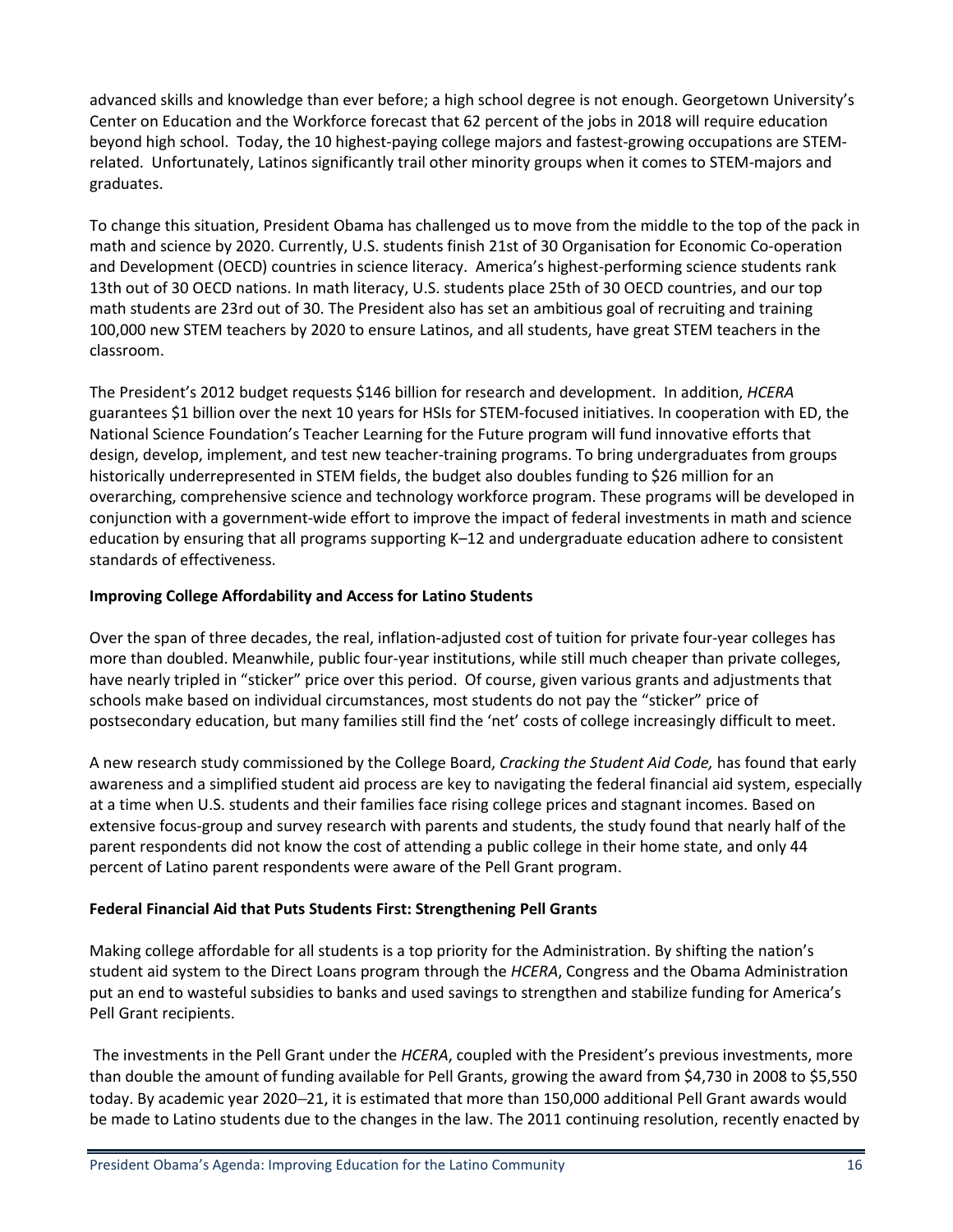Congress, maintains the \$5,550 maximum Pell award for low-income students, even in the face of intense budget pressure.

#### **More Affordable Student Loans: Income-Based Repayment**

The *HCERA* also provides student borrowers new choices in how they repay their loans, including an incomebased repayment option to cap monthly repayments at 10 percent of income for borrowers after 2014, and to have loans forgiven after 20 years. Public service workers—such as teachers, nurses, and those in military service—will see any remaining debt forgiven after 10 years. It is estimated that this expanded benefit will benefit approximately 143,000 Latino borrowers between 2014 and 2020.

#### **Simplification of the** *Free Application for Federal Student Aid*

In 2009, the U.S. Department of Education took action to reduce the complexity of the *Free Application for Federal Student Aid* (*FAFSA*) and the amount of time necessary to complete it. The form now allows applicants

White House Initiative Mission

*To help restore the United States to its role as the global leader in education and to strengthen the nation by expanding education opportunities and improving education outcomes for Hispanics of all ages and by helping to ensure that all Hispanics receive a complete and competitive education that prepares them for college, a career, and productive and satisfying lives.*

to retrieve tax records electronically from the Internal Revenue Service, making it easier to complete the document. During the last two academic years, the number of federal student aid applicants increased by 35 percent—up from 16.4 million.

# WHITE HOUSE INITIATIVE ON EDUCATIONAL EXCELLENCE FOR **HISPANICS**

First established in September 1990, the Initiative was created to advise the President and the Secretary of Education on issues related to Hispanics and to address academic excellence and opportunities for the Hispanic community. In May 2009, Juan Sepúlveda was appointed executive director. José Rico joined as deputy director in January 2010.

On Oct. 19, 2010, President Obama signed Executive Order 13555 renewing the White House Initiative on Educational Excellence for Hispanics. The office also convened more than 300 national leaders at its National Education Summit and Call to Action on Oct. 18, 2010.

#### **National Action Network**

In the Obama Administration, the Initiative has created a national network of Latino leaders and key community stakeholders by convening more than 10,000 people in more than 100 communities in 35 states, including Puerto Rico and Washington, D.C., in half-day Community Conversations. These Community Conversations served to reintroduce the office to the community, hear key challenges and priorities on the frontlines of the education system with respect to the Hispanic community, and enlist individuals and organizations to join the Initiative's National Action Network to partner with others nationwide to work on these issues.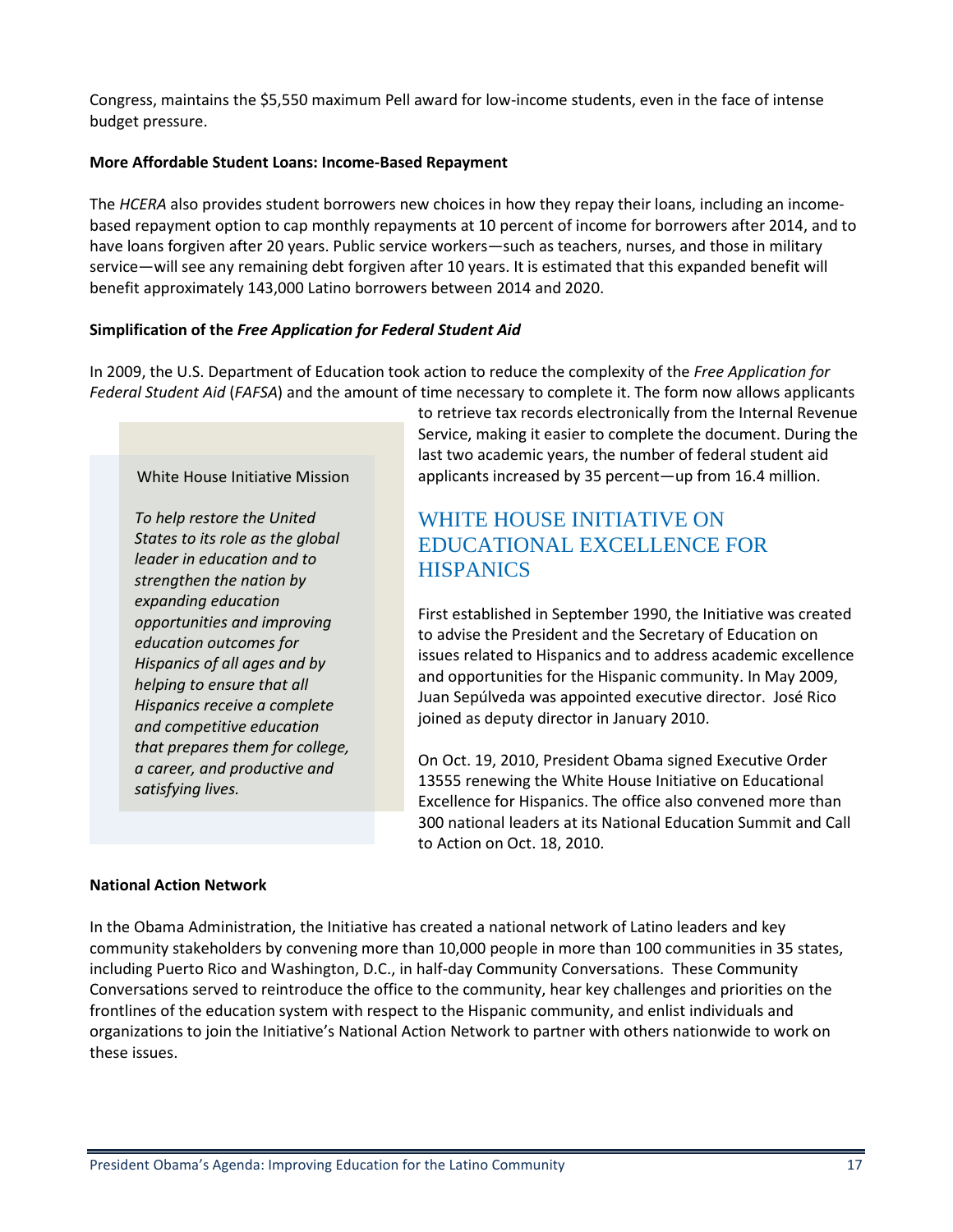The Initiative is seeking other communities that are interested in creating public-private partnerships and

The Initiative has significantly enlarged the reach and size of the national network through community

conversations, national conference calls, videoconferencing, Facebook, You Tube videos, and Twitter.

The Initiative's top priority is identifying, helping organize, and strengthening public-private partnerships aimed at community education reform initiatives that increase Hispanic education attainment levels, thereby

Based on the U.S. Hispanic demographics, in addition to other selection criteria, the Initiative is currently focusing on the following 33 communities in 13 states. Tier 1 communities are public-private partnerships that already exist or are close to being formed. Tier 2 communities are those that have voiced a desire to develop

organizing, technology, and social media approaches—webcasts, community watch parties, interactive Skype

joining the Initiative's national network.

#### **Tier 1 Communities**

• Phoenix, AZ

**Public-Private Partnerships**

- Tucson, AZ
- Inland Empire, CA (Riverside, San Bernardino)

contributing to President Obama's 2020 goal.

public-private partnerships in the near future.

- Long Beach, CA
- Santa Ana, CA
- Miami-Dade County, FL
- Fresno/Merced
- Salinas, CA
- Los Angeles, CA
- Sacramento, CA
- San Diego, CA
- San Francisco, CA
- San Jose, CA
- Denver, CO

• Bridgeport, CT

**Tier 2 Communities**

- Hartford, CT
- Orlando, FL
- Chicago, IL
- Kansas City, KS
- Kansas City, MO
- New York, NY
- Philadelphia, PA
- Austin, TX
- Dallas, TX
- El Paso, TX
- Houston, TX
- Laredo, TX
- **What the Latino Community Wants from the Public-Private Partnerships**

Through our Community Conversations we found a general consensus as to what Latinos and community members require of the Initiative in our public-private partnerships:

1. Education Department opportunities (i.e., grants, resources, partnerships);

• Rio Grande Valley, TX (Brownsville)

• Albuquerque, NM Las Cruces, NM • Las Vegas, NV • Providence, RI

San Antonio, TX

- -
	-
- 
-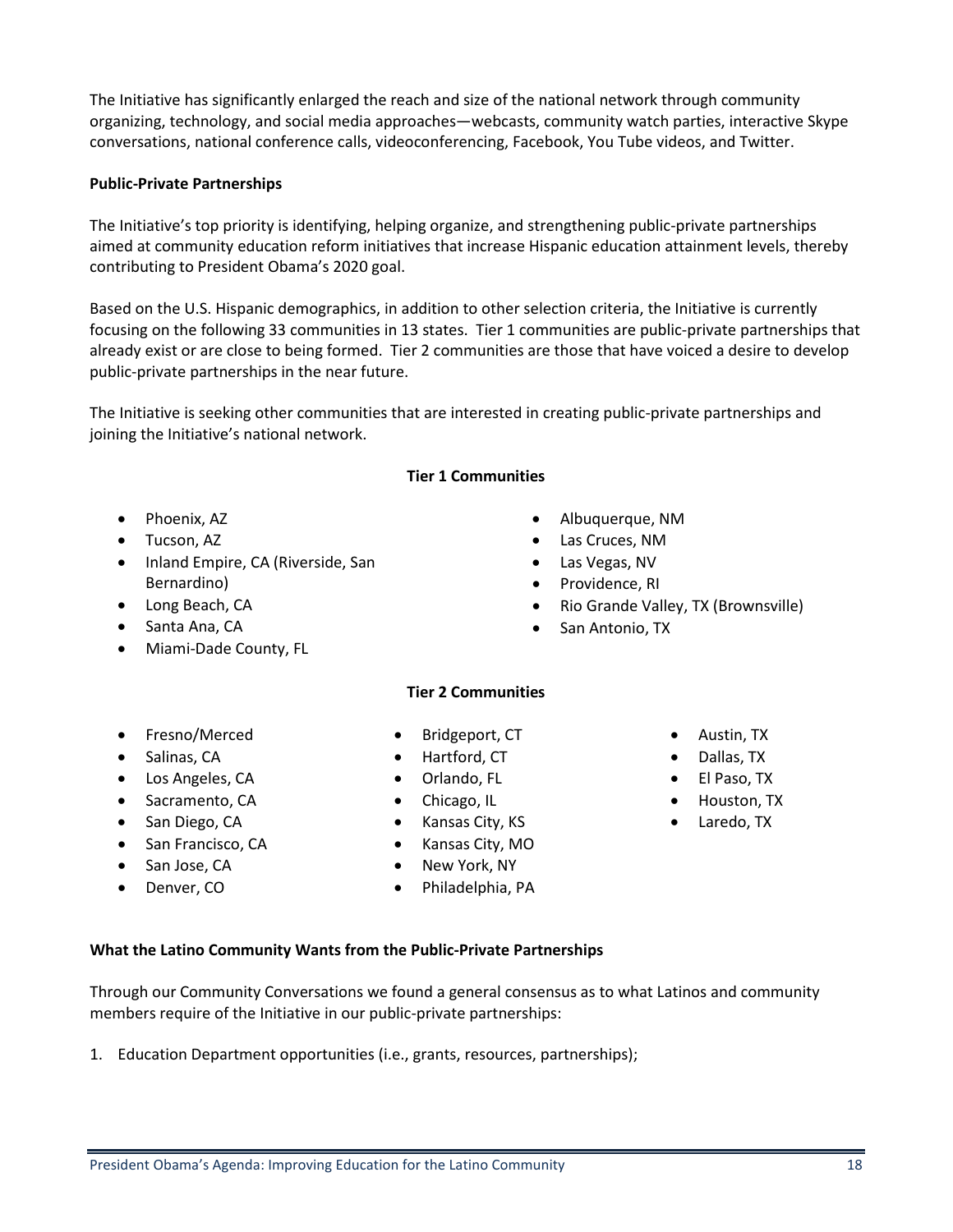- 2. Education opportunities housed at other agencies (e.g., Head Start, U.S. Department of Health and Human Services; adult education/workforce development, U.S. Department of Labor; STEM-related programs, National Science Foundation, etc.);
- 3. Federal government opportunities for non-education- focused issues critical to the community (i.e., health care, housing, community development, etc.);
- 4. Private sector, philanthropic and nonprofit opportunities;
- 5. An active National Network whereby communities can communicate with one another directly;
- 6. Policy input;
- 7. Community problem-solving assistance; and
- 8. Public-private partnership consulting (i.e., assistance with visioning, developing processes, operational goals and procedures, legitimacy/creating the public will, etc.).

# THE ROAD AHEAD: A COMPLETE AND COMPETITIVE EDUCATION FOR EVERY LATINO STUDENT

#### **Remarks by the President at the signing of Executive Order 13555 renewing the White House Initiative on Educational Excellence for Hispanics, Oct. 19, 2010**

THE PRESIDENT: Excellent. Everybody, please be seated. Welcome to the White House, everybody. Thank you, Javier, for that outstanding introduction. I will not play you at chess. (Laughter.) You may not have won at the nationals, but you'd beat me. (Laughter.) And then Malia and Sasha would laugh about it. (Laughter.) We are very proud of you and we're glad you are here.

Thank you also to the University of Texas-Pan American Mariachis who performed for us. (Applause.) And hello to everybody across the country participating in watch parties and in education reform efforts in your own communities. It's precisely that kind of participation—engaging the American people, giving all of you more say in the policies that affect your lives, and holding ourselves accountable to deliver real results in return that is at the heart of a new Executive Order I'm about to sign to strengthen the White House Initiative on Educational Excellence for Hispanics. (Applause.)

Now, before I sign this document, I'd like to acknowledge a few people who have been and will continue to be instrumental to our success: our Assistant Secretary for Elementary and Secondary Education, Thelma Meléndez de Santa Ana—(applause) —our Assistant Secretary for Postsecondary Education, Eduardo Ochoa— (applause) —and our Assistant Deputy Secretary, Rosalinda Barrera. (Applause.)

I also want to thank Eduardo Padrón, the president of Miami Dade Community College, who has been a leader in my Administration's efforts to strengthen America's community colleges. And because that's not enough, in addition to running a community college he's also agreed to serve as the chair of this initiative's Presidential Advisory Commission. So we are grateful to you. (Applause.) This will be a group of 30 Latino leaders who are going to make sure that, when it comes to our children's education, my administration hears the voices of the Latino community loud and clear.

And I also want to give a special recognition to our recently confirmed Ambassador to the Dominican Republic,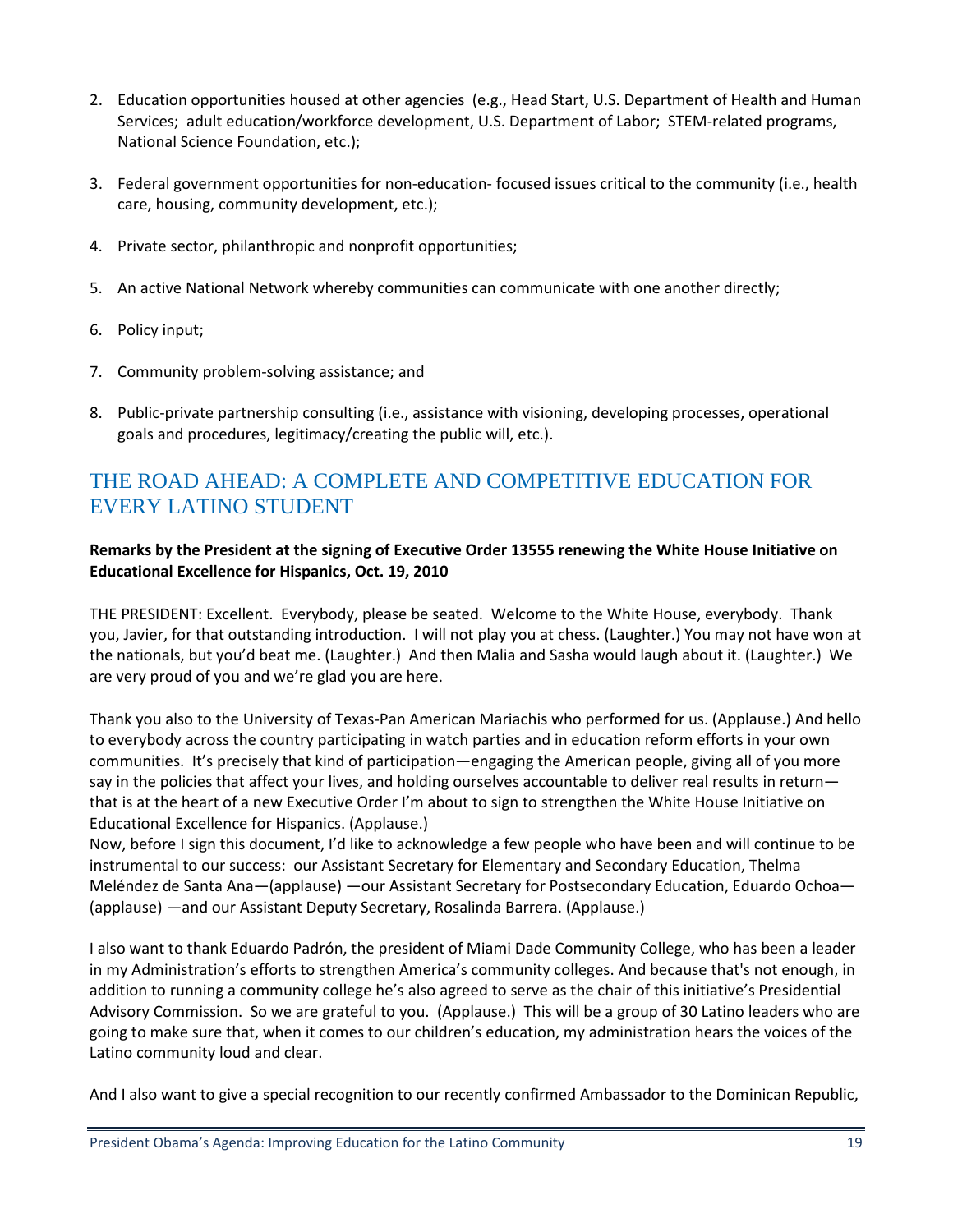Raul Yzaguirre. (Applause.) It was Raul's vision and tenacious commitment to equal education for all our people that helped this initiative become a reality back in 1990 under George H.W. Bush. And so we are very proud that he is here today to see that his work continues.

The question then back in 1990 is the same question we face now: How do we best improve educational opportunities and outcomes for our Hispanic students? Over the past year and a half, under Juan Sepúlveda's leadership—and Juan, thank you for your outstanding work—(applause) —over the last year and a half, this initiative has worked to gather the answers from those who know best: people in communities across this country. Juan hosted more than a hundred conversations. He's taken comments from more than 10,000



*President Obama talks with Javier Garcia of Brownsville, Texas, before entering the East Room for the signing ceremony of Executive Order 13555 renewing the White House Initiative on Educational Excellence for Hispanics, October 2010.*

Americans. And he's worked with leaders from more than 30 states, as well as the District of Columbia and Puerto Rico, to come up with real solutions that work best for our kids.

We know why this is so important. Today, Latinos make up the largest minority group in America's schools— more than one in five students overall—and they face challenges of monumental proportions. Latino students are more likely to attend our lowestperforming schools, more likely to learn in larger class sizes, more likely to drop out at higher rates. Fewer than half take part in early childhood education. Only about half graduate on time from high school. And those who do make it to college often find themselves underprepared for its rigors. In just a single generation, America has fallen from first to ninth in college completion rates for all our students.

Now, this is not just a Latino problem; this is an American problem. We've got to solve it because if we allow these trends to continue, it won't just be one community that falls behind—we will all fall behind together. At a time when the unemployment rate for Americans who've never gone to college is almost double what it is for those who have gone to college; when most of the new jobs that are being created require some higher education; when other countries are out-educating us today to out-compete us tomorrow; making sure that we offer all our kids, regardless of race, a world-class education is more than a moral obligation. It is an economic imperative if we want to succeed in the 21st century.

And that's why, when I took office, I set two big goals for American education. One was to make sure all our students, like the ones who are here with us today, receive a complete and competitive education from cradle to career. And number two, by the year 2020—the year Javier will graduate from college— America will once again have a higher share of college graduates than any other nation on Earth. That is our goal. (Applause.)

Now, improving educational outcomes for the Hispanic community is critical to reaching these overall goals. And reaching these goals is behind every battle that we've waged on behalf of our children's education since I took office.

We are expanding and reforming early childhood education so that our children aren't behind by the time they reach the schoolhouse door. We're challenging programs that don't measure up to compete for their funding,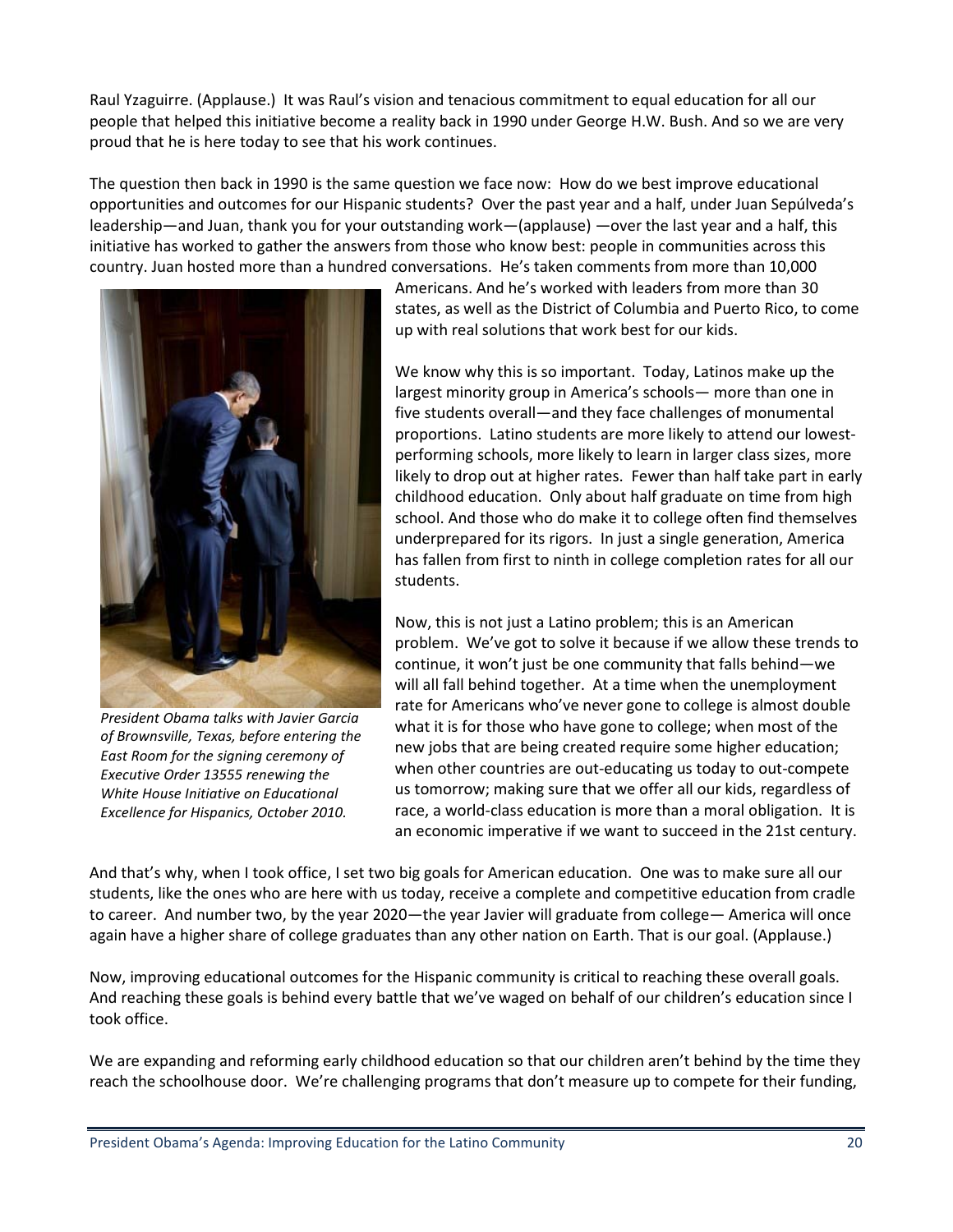because if you're receiving tax dollars, you'd better be able to deliver results for our children.

We've launched a "Race to the Top," encouraging states to change their schools from the bottom up for all our children—black, white, and Latino alike. Already, 48 states and D.C. have competed to raise standards, improve curricula, and turn around struggling schools. And we'll take steps to recruit and train more good teachers, including bilingual teachers.

We're tackling the dropout crisis that affects the Hispanic community more than any other community. And we're challenging states and communities to turn around our 5,000 worst schools, including many of the ones that produce the most Latino and African-American dropouts.

To reach the second goal that I've set, leading the world in the proportion of college graduates, we're offering middle-class families the American Opportunity Tax Credit, which is a tax credit worth up to \$2,500 a year that's already helped put the dream of a college degree within the reach of more than 12 million students from working families.

We're upgrading our community colleges so that we can link students looking for work with businesses looking to hire. We're funding and implementing the Post-9/11 G.I. Bill so our veterans, including our outstanding Latino veterans, can come home to the same chance to earn a college education as my grandfather had when he came back from World War II.

We're eliminating \$60 billion over the next decade in wasteful giveaways to banks that profited from a broken student loan system, and we're using that money to make college more affordable for millions of students. In fact, we estimate that these steps will make college more affordable for more than 150,000 additional Latino students.

And as I've said before, Congress should finally pass the [Development, Relief and Education for Alien Minors] *DREAM Act*. I've supported this bill—(applause) —I have supported this bill for years, and I'll do everything it takes to sign it into law on behalf of students seeking a college education and those who wish to serve in our country's uniform.

Turning around our troubled schools. Putting the dream of a college education within the reach of working families. Educating our kids—all of them— to graduate ready for college, ready for a career, ready to make the most of their lives. That's what we're doing. That is why we're here.

But while strengthening Hispanic education in America is the purpose of this initiative, it's not something that can fall on the Department of Education alone. I expect agencies across the federal government to take this initiative seriously and support its mission. And it's also not something that government can do by itself. It's going to take all of us—public and private sectors, teachers and principals, all of you at home at those watch parties, parents getting involved in their kids' education, and students giving their best—because the farther they go in school, the farther they will go in life, and that means the farther we'll go as a country.

I know there will be cynics out there who say that this improvement that we're seeking is not possible; that the reforms won't work; the problems in our education system are too entrenched. It's easy to think that way. This initiative, for example, has been around for 20 years, and we still face many of the same challenges. And it's true, as I've said ever since I ran for this office—and as everyone here knows firsthand—that change is hard. Change takes time. Fixing what is broken in our education system will not be easy. We won't see results overnight. It may take years, even decades, for all these changes to pay off.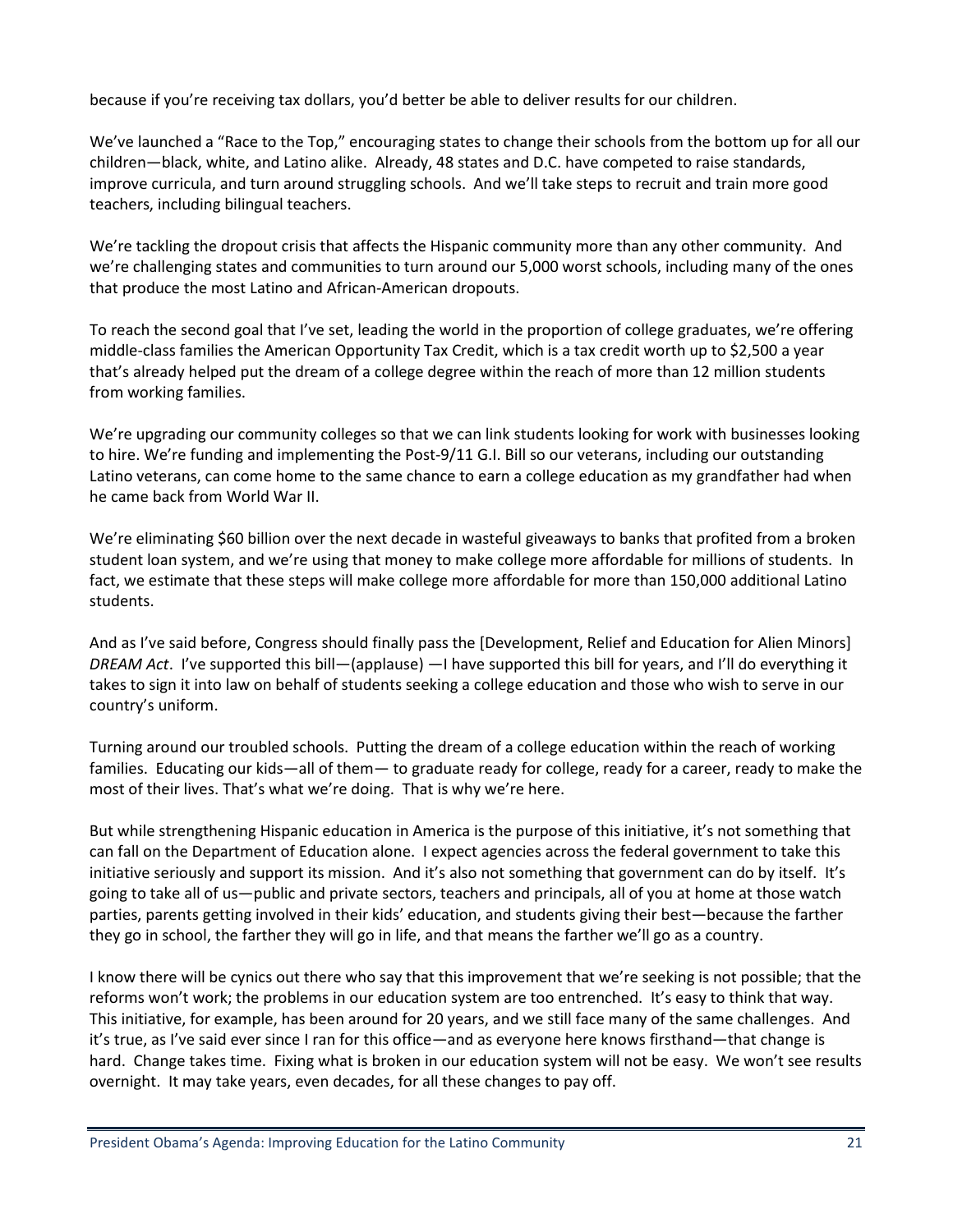But that's no reason not to get started. That's no reason not to strive for these changes. That's a reason for us, in fact, to start making them right now. It's a reason for us to follow through. And as long as I'm President, I will not give in to calls to shortchange any of our students. (Applause.)

So in the end, this is about building a brighter future where every child in this country—black, white, Latino, Asian, or Native American; regardless of color, class, creed —has a chance to rise above any barrier to fulfill their God-given potential. It's about keeping the promise at the heart of this country that we love. The promise of a better life. The promise that our children will dream bigger, hope deeper, climb higher than we could ever imagine. That's the promise that so many of you work to advance each and every day in your own respective fields. And as long as I have the privilege of being your President, that's a promise that I intend to work to keep.

Thank you very much, everybody. Now I'm going to sign this initiative. Thank you. (Applause.)

###



*White House Initiative staff and 2009–10 summer interns at the executive order signing ceremony, October 2010.*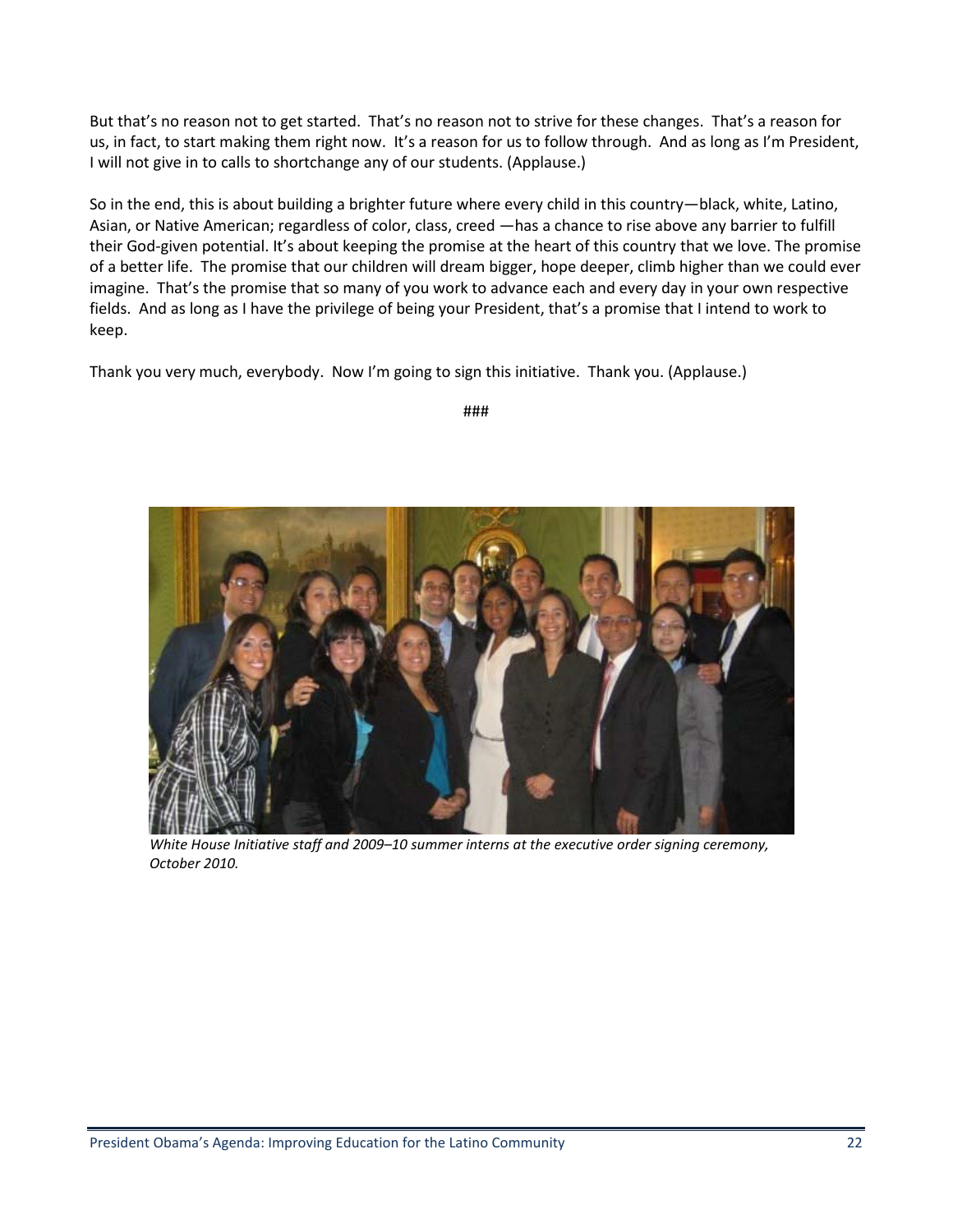# APPENDIX A: ADDITIONAL EDUCATION-RELATED INFORMATION

The following Web sites provide additional information and resource materials on the work, activities and programs of the White House Initiative and U.S. Department of Education.

 $\triangleright$  [White House Initiative on Educational Excellence for Hispanics – Facebook Page](http://www.facebook.com/W.H.I.onEducationExcellenceforHispanics)



Scan the bar code above with your mobile device to be taken directly to the White House Initiative's Facebook page.

- [Executive Order Signing Ceremony -](http://www.whitehouse.gov/photos-and-video/video/2010/10/19/educational-excellence-hispanic-americans) Video
- [White House Initiative for Excellence in Education for Hispanics Web Page](http://www2.ed.gov/about/inits/list/hispanic-initiative/index.html)
- [Es el Momento: Univision Education Town Hall with President Obama](http://vidayfamilia.univision.com/es-el-momento/videos/video/2011-03-28/es-el-momento-foro-con-1)
- ▶ [U.S. Department of Education](http://www.ed.gov/)
	- [Discretionary Grant Applications](http://www2.ed.gov/fund/grant/apply/grantapps/index.html)
	- Race to the Top
- [Federal Student Aid](http://federalstudentaid.ed.gov/)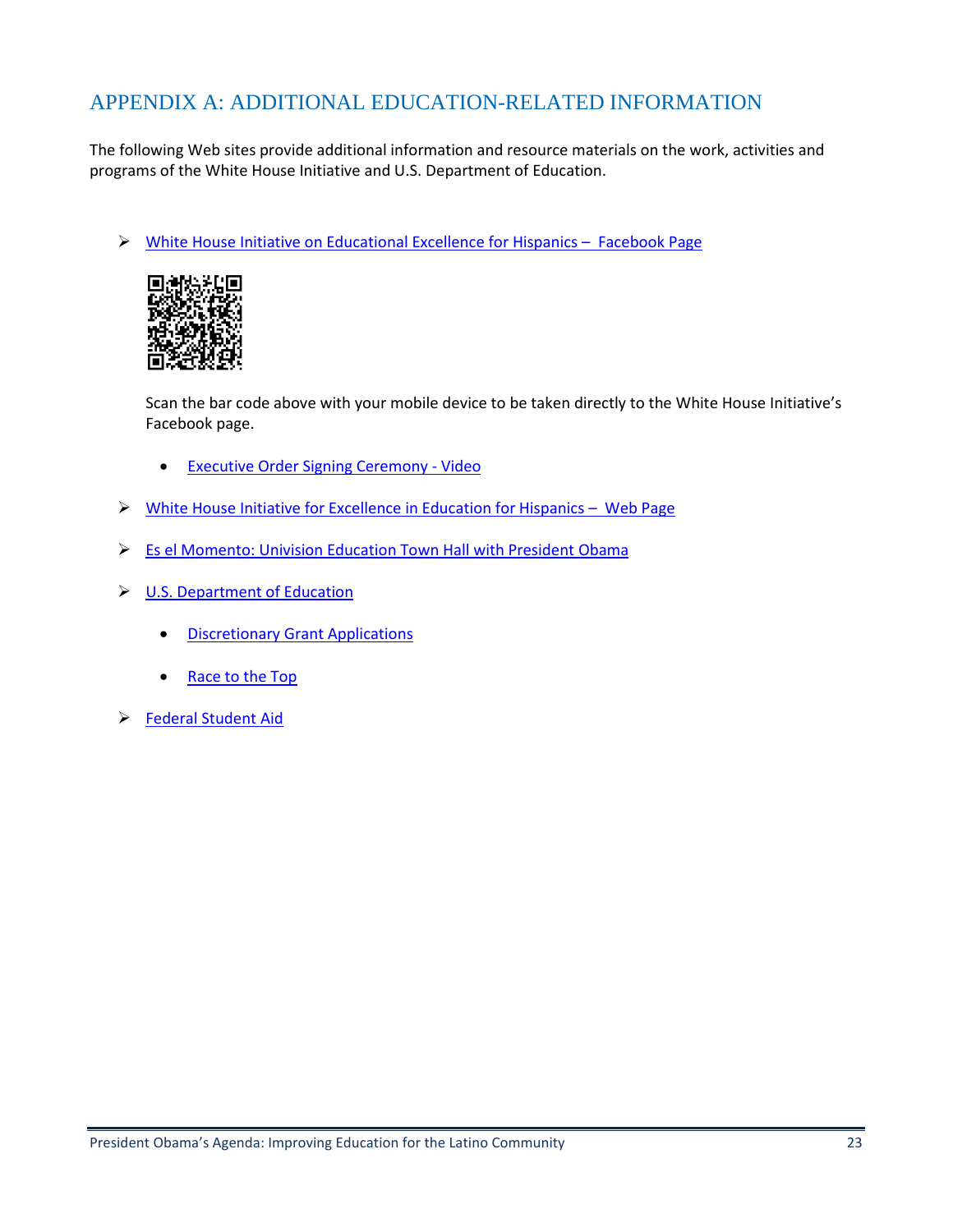# APPENDIX B: EXECUTIVE ORDER—WHITE HOUSE INITIATIVE ON EDUCATIONAL EXCELLENCE FOR HISPANICS

#### **The White House**

Office of the Press Secretary \_\_\_\_\_\_\_\_\_\_\_\_\_\_\_\_\_\_\_\_\_\_\_\_\_\_\_\_\_\_\_\_\_\_\_\_\_\_\_\_\_\_\_\_\_\_\_\_\_\_\_\_\_\_\_\_\_\_

For Immediate Release **Communist Communist Communist Communist Communist Communist Communist Communist Communist** 

### **Executive Order—White House Initiative On Educational Excellence For Hispanics**

By the authority vested in me as President by the Constitution and the laws of the United States of America, to restore the country to its role as the global leader in education, to strengthen the Nation by expanding educational opportunities and improving educational outcomes for Hispanics and Latinos (Hispanics) of all ages, and to help ensure that all Hispanics receive an education that properly prepares them for college, productive careers, and satisfying lives, it is hereby ordered as follows:

Section 1. Policy. At more than 52 million strong, including 4 million in Puerto Rico, Hispanics constitute the country's largest and fastest growing minority group. They have had a profound and positive impact on our country through, among other things, their community's strong commitment to family, faith, hard work, and service. Many Hispanics contribute to this Nation bilingually in the English and Spanish languages -- a true asset for our country in an increasingly global, interdependent world.

Hispanic students are the largest minority group in our Nation's schools, numbering more than 11 million in our public elementary and secondary school system, and constituting more than 22 percent of all pre-K–12 students. Hispanic students face educational challenges of crisis proportions. Fewer than half of all Hispanic children participate in early childhood education programs, and far too few Hispanic students graduate from high school; of those who do complete high school, many are not adequately prepared for college. Only 12 percent of adult Hispanics have a bachelor's degree, and just 3 percent have completed graduate or professional degree programs. At the same time, large numbers of Hispanic adults lack the education or literacy skills they need to advance their careers; they also are less likely than members of other groups to have taken job- or career-related courses, with the exception of basic education classes, such as English as a second language.

Our country was built on and continues to thrive on its diversity, and there is no doubt that the future of the United States is inextricably linked to the future of the Hispanic community. To reach the ambitious education goals we have set for our Nation, as well as to ensure equality of opportunity for all, we must provide the opportunities that will enable Hispanic students to raise their educational attainment at every level of the American education system. America's future competitiveness in our global economy will be substantially enhanced by improving educational outcomes for Hispanics.

#### Sec. 2. White House Initiative on Educational Excellence for Hispanics.

(a) Establishment. There is established the White House Initiative on Educational Excellence for Hispanics (Initiative), to be housed in the Department of Education (Department). The mission of the Initiative shall be to help restore the United States to its role as the global leader in education and to strengthen the Nation by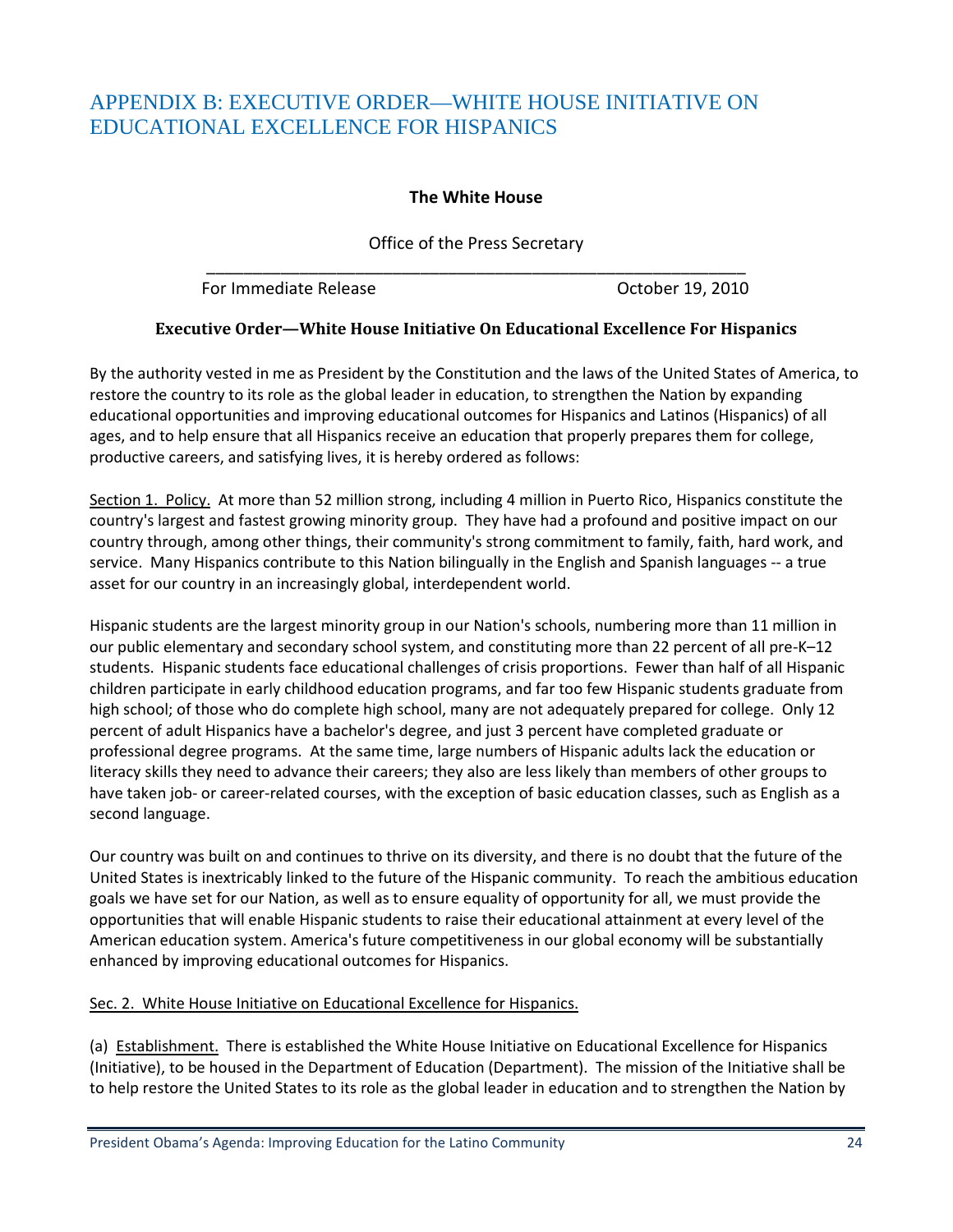expanding educational opportunities and improving educational outcomes for Hispanics of all ages and by helping to ensure that all Hispanics receive a complete and competitive education that prepares them for college, a career, and productive and satisfying lives.

#### (b) Initiative Administration. There shall be an

Executive Director of the Initiative, to be appointed by the Secretary of Education (Secretary). The Initiative shall be advised by the Commission established under section 3 of this order and supported by the Working Group established under subsection (c) of this section. The Department shall provide the staff, resources, and assistance for the Initiative and the Working Group. To the extent permitted by law, departments, agencies, and offices represented on the Working Group shall provide resources, including personnel detailed to the Initiative, to assist the Department in meeting the objectives of this order.

#### (c) Interagency Working Group.

(1) There is established the Federal Interagency Working Group on Educational Excellence for Hispanics (Working Group), which shall be convened and chaired by the Initiative's Executive Director.

(2) The Working Group shall consist of senior officials from the Department, the White House Domestic Policy Council, the Department of Labor, and the Department of Health and Human Services, as well as such additional departments, agencies, and offices as the President may designate. Senior officials shall be designated by the heads of their respective departments, agencies, and offices.

(3) The Initiative's Executive Director may establish subgroups of the Working Group to focus on different aspects of the educational system or educational challenges facing Hispanics, such as early childhood education, K−12 education, higher education, career and technical education, language acquisition, and adult education.

#### (d) Initiative Objectives.

(1) To expand educational opportunities, improve education outcomes, and deliver a complete and competitive education for all Hispanics, the Initiative shall, consistent with law, promote, encourage, and undertake efforts designed to meet the following objectives:

(i) increasing general understanding of the causes of the educational challenges faced by Hispanic students;

(ii) increasing the percentage of Hispanic children who enter kindergarten ready for success by improving access by Hispanics to high-quality programs and services that encourage the early learning and development of children from birth through age 5;

(iii) implementing successful and innovative education reform strategies and practices in America's public schools to ensure that Hispanic students, like their peers, receive a rigorous and well-rounded education, and have access to student support services that will prepare them for college, a career, and civic participation;

(iv) ensuring that all Hispanic students have access to excellent teachers and school leaders, in part by supporting efforts to improve the recruitment, preparation, development, and retention of successful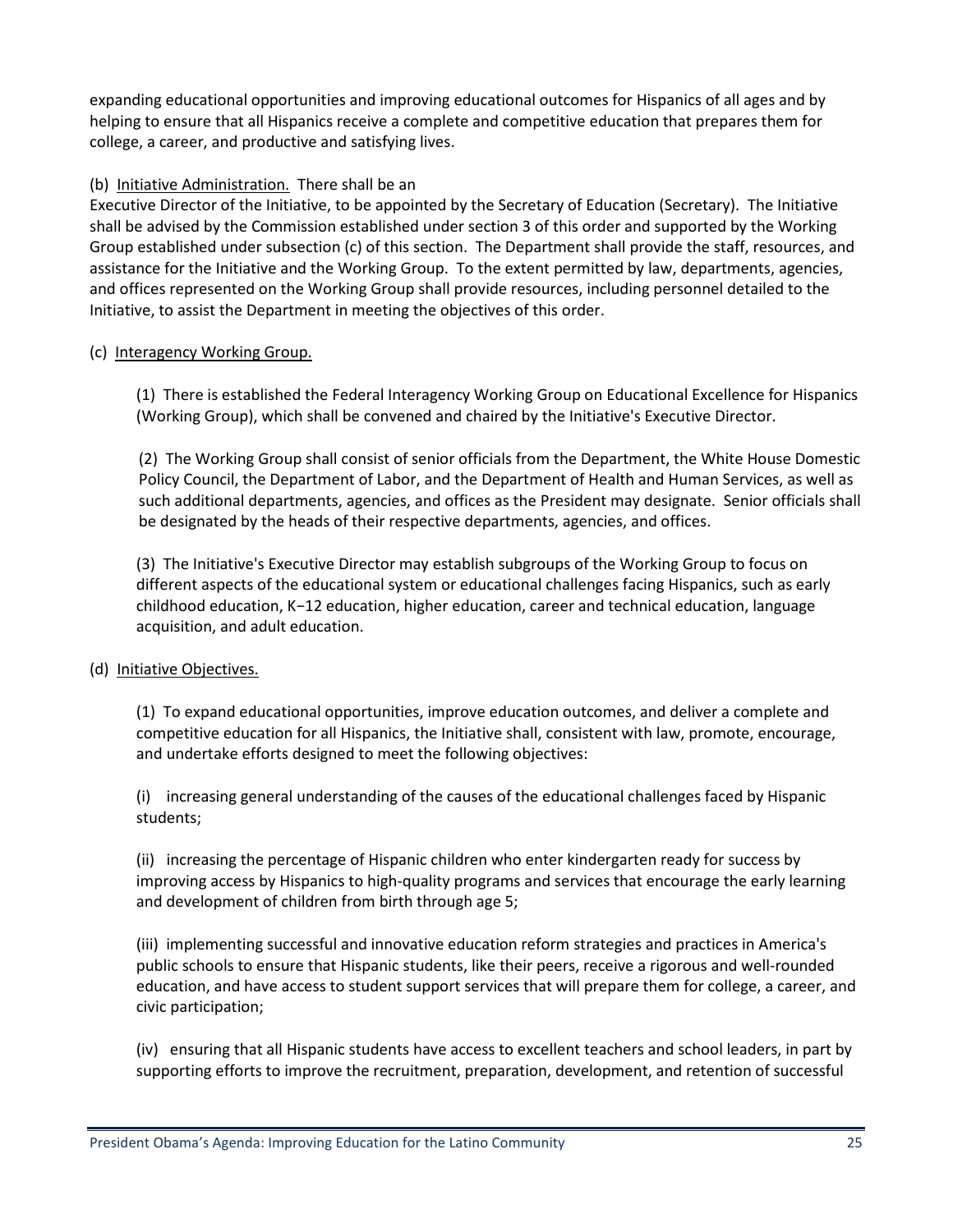Hispanic teachers and school leaders and other effective teachers and school leaders responsible for the education of Hispanic students;

(v) reducing the dropout rate of Hispanic students and helping Hispanic students graduate from high school prepared for college and a career, in part by promoting a positive school climate and supporting successful and innovative dropout prevention and recovery strategies that better engage Hispanic youths in their learning, help them catch up academically, and provide those who have left the educational system with pathways to reentry;

(vi) increasing college access and success for Hispanic students and providing support to help ensure that a greater percentage of Hispanics complete college and contribute to the goal of having America again lead the world in the proportion of college graduates by 2020, in part through strategies to strengthen the capacity of Hispanic-Serving Institutions, community colleges, and other institutions of higher education serving large numbers of Hispanic students; and

(vii) enhancing the educational and life opportunities of Hispanics by fostering positive family and community engagement, improving the quality of, and expanding access to, adult education, literacy, and career and technical education, as well as increasing opportunities for education and career advancement in the fields of science, technology, engineering, and mathematics.

(2) In working to fulfill its mission and objectives, the Initiative shall, consistent with law:

(i) help ensure that Federal programs and initiatives administered by the Department and other agencies are serving and meeting the needs of Hispanic children, youths, and adults;

(ii) work closely with the Executive Office of the President on key Administration priorities related to the education of Hispanics;

(iii) increase the Hispanic community's participation in, and capacity to participate in, the Department's programs and education-related programs at other executive departments and agencies;

(iv) advise Department officials and, through the Working Group, other agency officials on issues related to the Hispanic community and the educational attainment of Hispanic students;

(v) advise the Secretary on the development, implementation, and coordination of educational programs and initiatives at the Department and other agencies designed to improve educational opportunities and outcomes for Hispanics of all ages;

(vi) encourage and develop partnerships with public, private, philanthropic, and nonprofit stakeholders to improve Hispanics' readiness for school, college, and career, as well as their college persistence and completion; and

(vii) develop a national network of individuals, organizations, and communities to share and implement best practices related to the education of Hispanics.

(3) The Initiative shall periodically publish reports on its activities. The Secretary and the Executive Director of the Initiative, in consultation with the Interagency Working Group and the Chair of the Commission established under section 3 of this order, may develop and submit to the President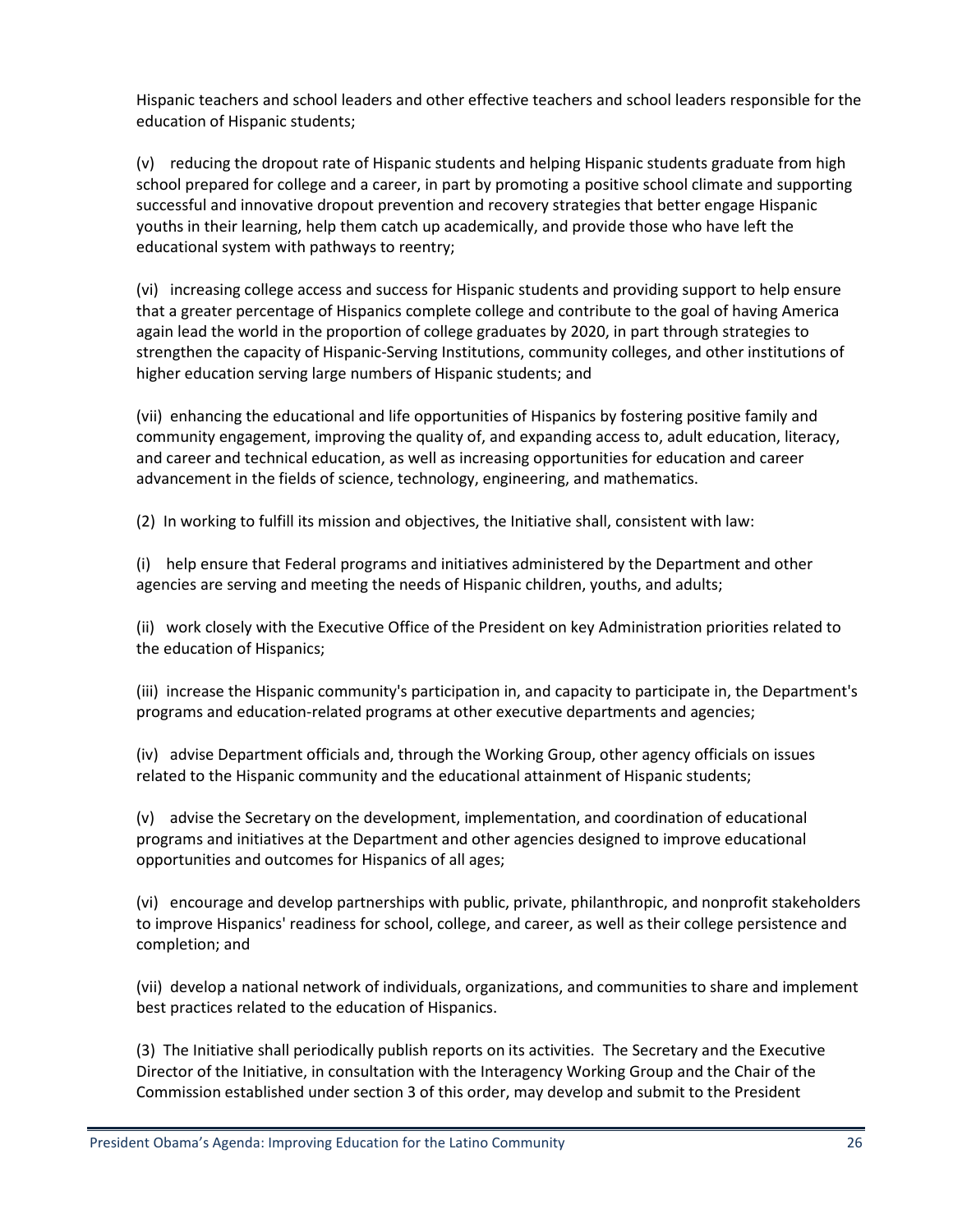recommendations designed to advance and promote educational opportunities and attainment for Hispanics, including recommendations for short- and long-term initiatives.

(e) Collaboration Among White House Initiatives. The White House Initiatives on Educational Excellence for Hispanics, Historically Black Colleges and Universities, Tribal Colleges and Universities, and Asian-American and Pacific Islanders shall work together whenever appropriate in light of their shared objectives.

Sec. 3. President's Advisory Commission on Educational Excellence for Hispanics. There is established the President's Advisory Commission on Educational Excellence for Hispanics (Commission) in the Department.

(a) Commission Mission and Scope. The Commission shall advise the President and the Secretary on matters pertaining to the educational attainment of the Hispanic community, including:

(1) developing, implementing, and coordinating educational programs and initiatives at the Department and other agencies to improve educational opportunities and outcomes for Hispanics of all ages;

(2) increasing the participation of the Hispanic community and Hispanic-Serving Institutions in the Department's programs and in education programs at other agencies;

(3) engaging the philanthropic, business, nonprofit, and education communities in a national dialogue regarding the mission and objectives of this order; and

(4) establishing partnerships with public, private, philanthropic, and nonprofit stakeholders to meet the mission and policy objectives of this order.

The Commission shall meet periodically, but at least twice a year, and may work through task forces composed exclusively of Commission members, as appropriate.

#### (b) Commission Membership and Chair.

(1) The Commission shall consist of no more than 30 members appointed by the President. The Commission may include individuals with relevant experience or subject matter expertise that the President deems appropriate, as well as individuals who may serve as representatives of a variety of sectors, including the education sector (early childhood education, elementary and secondary education, higher education, career and technical education, and adult education), labor organizations, research institutions, corporate and financial institutions, public and private philanthropic organizations, and nonprofit and community-based organizations at the national, State, regional, or local levels.

(2) The President shall designate one of the members to serve as Chair of the Commission, who shall work with the Initiative's Executive Director to convene regular meetings of the Commission, determine its agenda, and direct its work, consistent with this order.

(c) Commission Administration. The Executive Director of the Initiative shall also serve as the Executive Director of the Commission and administer the work of the Commission. The Department shall provide funding and administrative support for the Commission, to the extent permitted by law. Members of the Commission shall serve without compensation but shall be allowed travel expenses, including per diem in lieu of subsistence, as authorized by law for persons serving intermittently in the Government service (5 U.S.C. 5701-5707). Insofar as the Federal Advisory Committee Act, as amended (5 U.S.C. App.) (Act), may apply to

President Obama's Agenda: Improving Education for the Latino Community 27